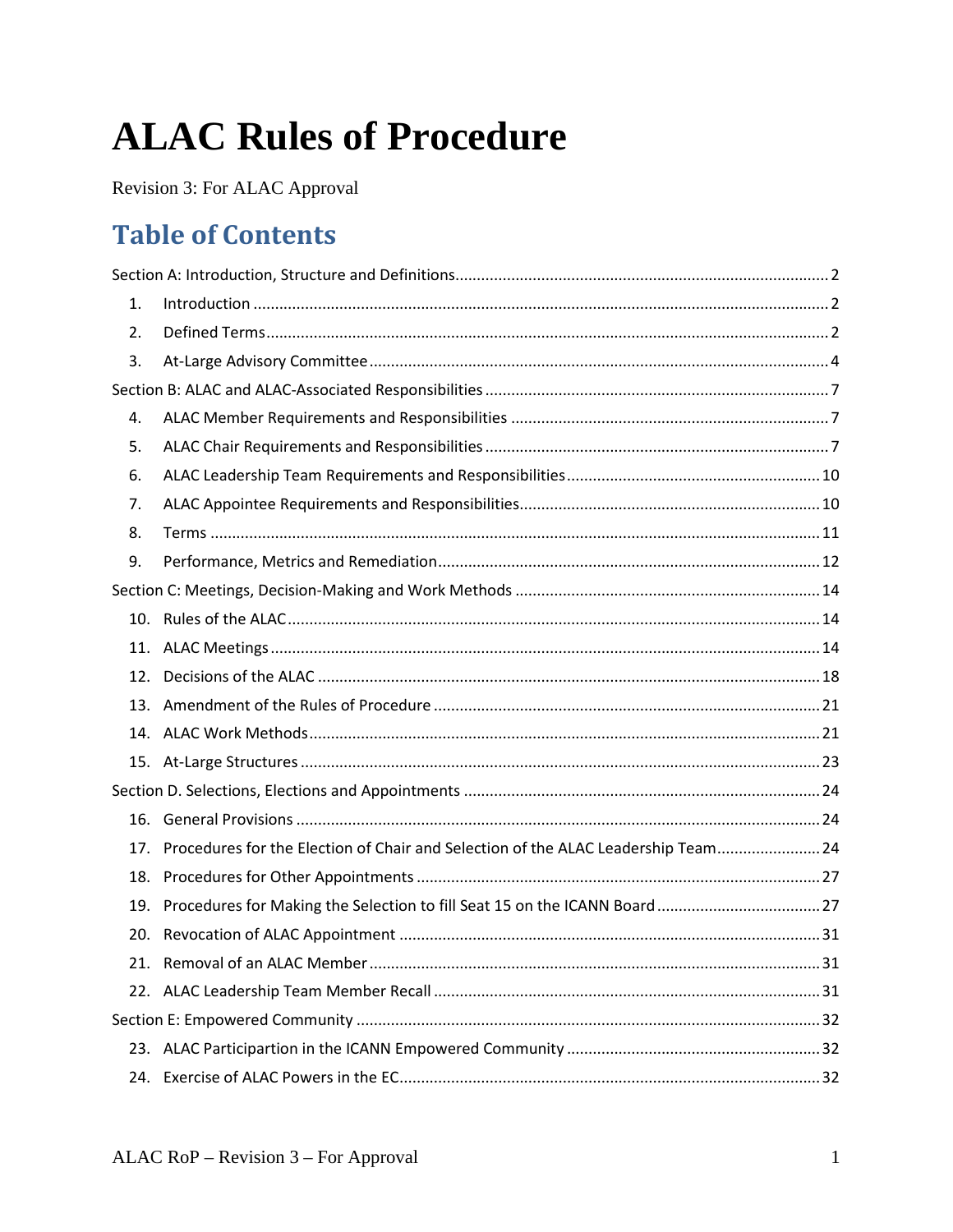# <span id="page-1-0"></span>**Section A: Introduction, Structure and Definitions**

## <span id="page-1-3"></span><span id="page-1-1"></span>**1. Introduction**

- 1.1 The At-Large Advisory Committee (ALAC) is the primary organizational home for individual Internet users within the Internet Corporation for Assigned Names and Numbers (ICANN). The role of the ALAC is to consider and provide advice on the activities of ICANN, insofar as they relate to the interests of individual Internet users. The At-Large Community within ICANN is primarily made up accredited organizations referred to as At-Large Structures (ALSes) representing the interests of individual Internet users. Once such an organization is accredited through the ALAC, it becomes a member of the appropriate ICANN Regional At-Large Organization (RALO). There are five RALOs, one corresponding to each of the five geographic regions defined by ICANN. The operating procedures of some RALOs also allow the participation of individuals unaffiliated with an ALS. Each of the Regions is represented on the ALAC with three members of whom two are appointed by the RALO and one by the ICANN Nominating Committee.
- <span id="page-1-4"></span>1.2 The ALAC operates under the Rules of Procedure (RoP) as described in this present document and further elaborated in Paragraph [10.](#page-13-1)
- <span id="page-1-5"></span>1.3 Administrative and other support is provided to the ALAC and At-Large by designated ICANN staff members (Staff).

#### <span id="page-1-2"></span>**2. Defined Terms**

These Rules of Procedure contain specific defined terms and acronyms that are collected here to facilitate easy reading. The capitalized words have specific meanings as specified by their definitions.

| Term /      | <b>Definition</b>                                         | Where          |
|-------------|-----------------------------------------------------------|----------------|
| Acronym     |                                                           | <b>Defined</b> |
| Adjunct     | Document providing additional information and/or          | 10.2           |
| Document    | operational processes associated with specific aspects of |                |
|             | the Rules of Procedure.                                   |                |
| <b>AGM</b>  | Annual General Meeting: The ICANN Meeting which is        | 5.2            |
|             | usually held in the third Quarter between October and     |                |
|             | December of each year to coincide with the Annual         |                |
|             | Meeting of the ICANN Board as defined in Article VI,      |                |
|             | Section 13 of the ICANN Bylaws.                           |                |
| <b>AAGM</b> | ALAC Annual General Meeting, the ALAC meeting             | 11.2.2         |
|             | held in conjunction with the ICANN AGM.                   |                |
| <b>ALAC</b> | At-Large Advisory Committee: The fifteen member           | 1.1            |
|             | body within ICANN representing the interests of           |                |
|             | Internet users.                                           |                |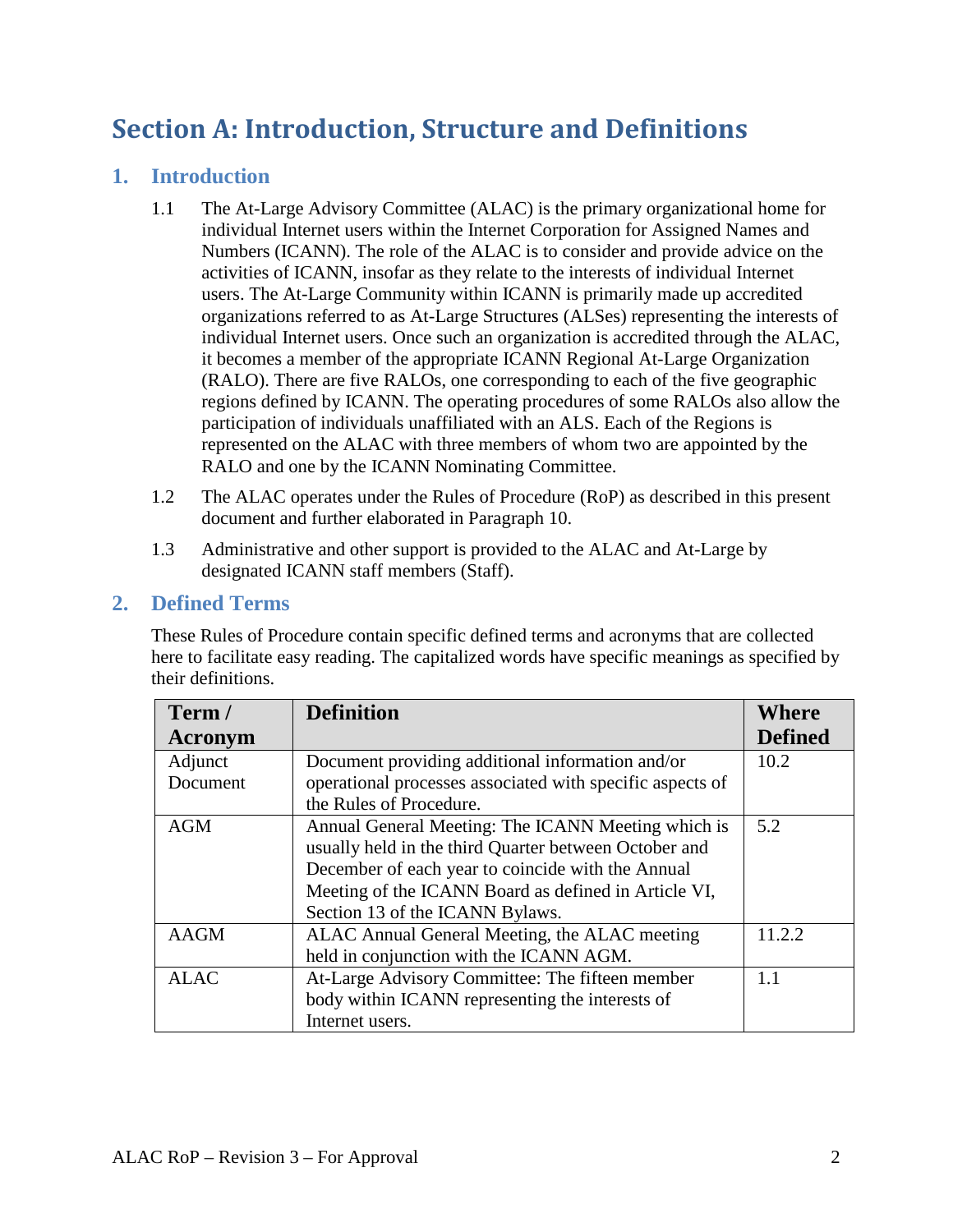| Term /                | <b>Definition</b>                                                                                        | <b>Where</b>   |
|-----------------------|----------------------------------------------------------------------------------------------------------|----------------|
| <b>Acronym</b>        |                                                                                                          | <b>Defined</b> |
| <b>ALAC</b><br>Member | One of the fifteen persons appointed to the At-Large<br>Advisory Committee. The expression "sitting ALAC | 3.1            |
|                       | Members" is used when the reference is explicitly                                                        |                |
|                       | referring to all current members of the ALAC, whether                                                    |                |
|                       | present at the moment or not.                                                                            |                |
| <b>ALS</b>            | At-Large Structure: The ALAC accredited grass-roots                                                      | 1.1            |
|                       | organizations which form the basis for the At-Large                                                      |                |
|                       | Community and within each ICANN region are<br>organized into the five RALOs.                             |                |
| <b>ALT</b>            | ALAC Leadership Team: The leadership team of the                                                         | 3.5            |
|                       | ALAC comprised of five ALAC Members each                                                                 |                |
|                       | representing different ICANN regions and includes the                                                    |                |
|                       | ALAC Chair and one or two Vice-Chairs.                                                                   |                |
| <b>ALT</b> Member     | Any of the ALT members.                                                                                  | 3.5            |
| Appointee             | An individual appointed by the ALAC to other groups                                                      | $\overline{7}$ |
|                       | inside or outside of ICANN to either represent the                                                       |                |
|                       | ALAC or to serve on behalf of the ALAC and the At-                                                       |                |
|                       | Large Community. Some Appointees may bear the title                                                      |                |
|                       | Liaison based on the rules of the group to which they                                                    |                |
|                       | are appointed.                                                                                           |                |
| Approved              | Mailing lists or other mechanisms that are specified in                                                  | 14.2.3         |
| Distribution          | the ALAC E-mail Guide and are used to distribute                                                         |                |
| Lists                 | information as specified in these RoP.                                                                   |                |
| Chair                 | The ALAC Member elected to lead the ALAC.                                                                | 3.4            |
| Consensus             | An opinion or position reached by the ALAC as a                                                          | 12.1.1         |
|                       | whole. It is generally reached by no less than 80% of the<br>sitting ALAC Members.                       |                |
| Empowered             | The construct within ICANN which is the Sole                                                             | 24.1           |
| Community             | Designator allowing certain Advisory Committees and                                                      |                |
| (EC)                  | Supporting Organizations as specified in the ICANN                                                       |                |
|                       | Bylaws to participate in critical ICANN decision                                                         |                |
|                       | making processes.                                                                                        |                |
| <b>ICANN</b>          | Internet Corporation for Assigned Names and Numbers.                                                     | 1.1            |
| Motion                | The mechanism by which the ALAC makes formal                                                             | 11.6           |
|                       | decisions                                                                                                |                |
| Proxy                 | The right to cast a vote or participate in a Consensus                                                   | 12.3           |
|                       | decision on behalf of another ALAC Member.                                                               |                |
| <b>RALO</b>           | Regional At-Large Organization: An ICANN regional                                                        | 1.1            |
|                       | organization, which is geographically defined,                                                           |                |
|                       | comprising accredited At-Large Structures. There are                                                     |                |
|                       | RALOs for five ICANN regions: Africa; Asia, Pacific &                                                    |                |
|                       | Australasia; Europe; Latin America & the Caribbean;                                                      |                |
|                       | and North America.                                                                                       |                |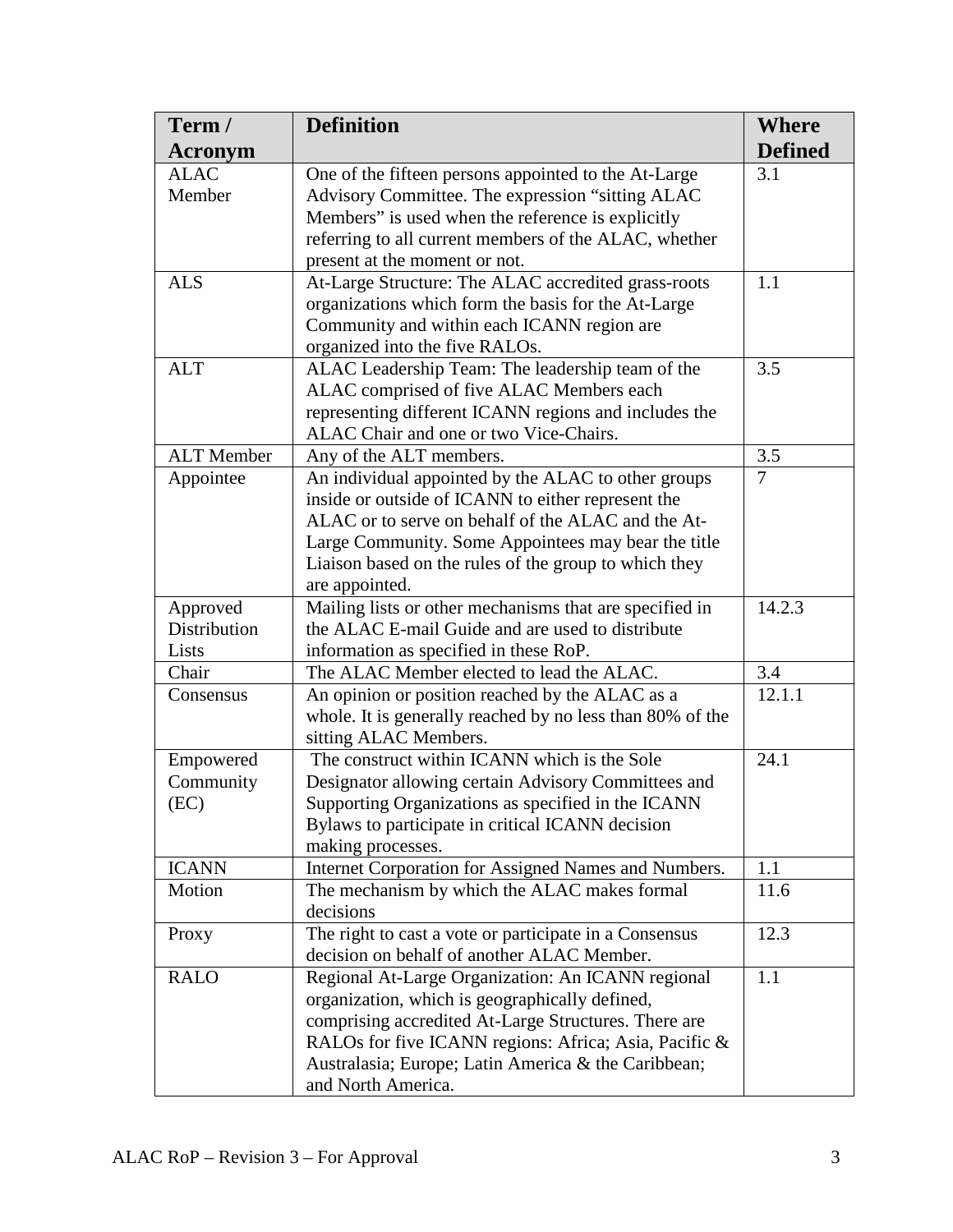| Term /                | <b>Definition</b>                                           | <b>Where</b>   |
|-----------------------|-------------------------------------------------------------|----------------|
| <b>Acronym</b>        |                                                             | <b>Defined</b> |
| <b>RoP</b>            | Rules of Procedure: The document governing the              | 1.2            |
|                       | operation of the ALAC – this document.                      |                |
| <b>Selection Call</b> | An e-mail sent to specific ALAC and/or At-Large             | 17.1.3         |
|                       | mailing lists asking for nominations for a position to be   |                |
|                       | filled.                                                     |                |
| Selection             | A report sent to specific ALAC and/or At-Large mailing      | 17.1.6         |
| Summary               | lists giving the results of a Selection Call                |                |
| SoI                   | Statement of Interest: A document which includes basic      | 4.3            |
|                       | professional information about the individual and which     |                |
|                       | is required for anyone participating in ALAC-related        |                |
|                       | activities (generally through a Wiki-based tool).           |                |
| Super-                | Most decisions of the ALAC require a simple majority        | 12.2.1         |
| majority              | of votes $($ >50%) in favour of a motion for that motion to |                |
|                       | pass. In some cases, however, at least two-thirds of the    |                |
|                       | votes must be in favour, and this is referred to as a       |                |
|                       | Super-majority.                                             |                |
| <b>Staff</b>          | ICANN staff designated to support ALAC and At-              | 1.3            |
|                       | Large.                                                      |                |
| TG                    | Target Group: An organization accepting an ALAC             | 7.1            |
|                       | Liaison or other appointee.                                 |                |
| <b>WT</b>             | Work Team: A generic description for any ALAC group         | 14.3           |
|                       | charged with a specific task. The WT may bear the           |                |
|                       | description Work Group, Committee, Sub-committee,           |                |
|                       | Drafting Team and other similar designations.               |                |

The ICANN Glossary (https://www.icann.org/resources/pages/glossary-2014-02-03-en) is a useful reference covering most of the acronyms and terms used throughout ICANN.

### <span id="page-3-1"></span><span id="page-3-0"></span>**3. At-Large Advisory Committee**

- 3.1 The ALAC is a fifteen member Advisory Committee which serves as the primary organisational home within ICANN for individual Internet users. It consists of:
	- 3.1.1 ten ALAC Members (two per ICANN Region) selected by each of the Regional At-Large Organizations (RALOs); and
	- 3.1.2 five ALAC Members (one per ICANN Region) selected by the ICANN Nominating Committee as defined in the ICANN Bylaws https://www.icann.org/resources/pages/governance/bylaws-en#XI-2.4
- 3.2 ICANN, as a private sector, non-profit corporation with technical management responsibilities for the Internet's domain name and address system, relies on the ALAC and the broader At-Large Community to represent in ICANN a wide-ranging set of individual Internet user interests. The ALAC is thus responsible for considering and providing advice on the activities of ICANN as they relate to the interests of the At-Large Community.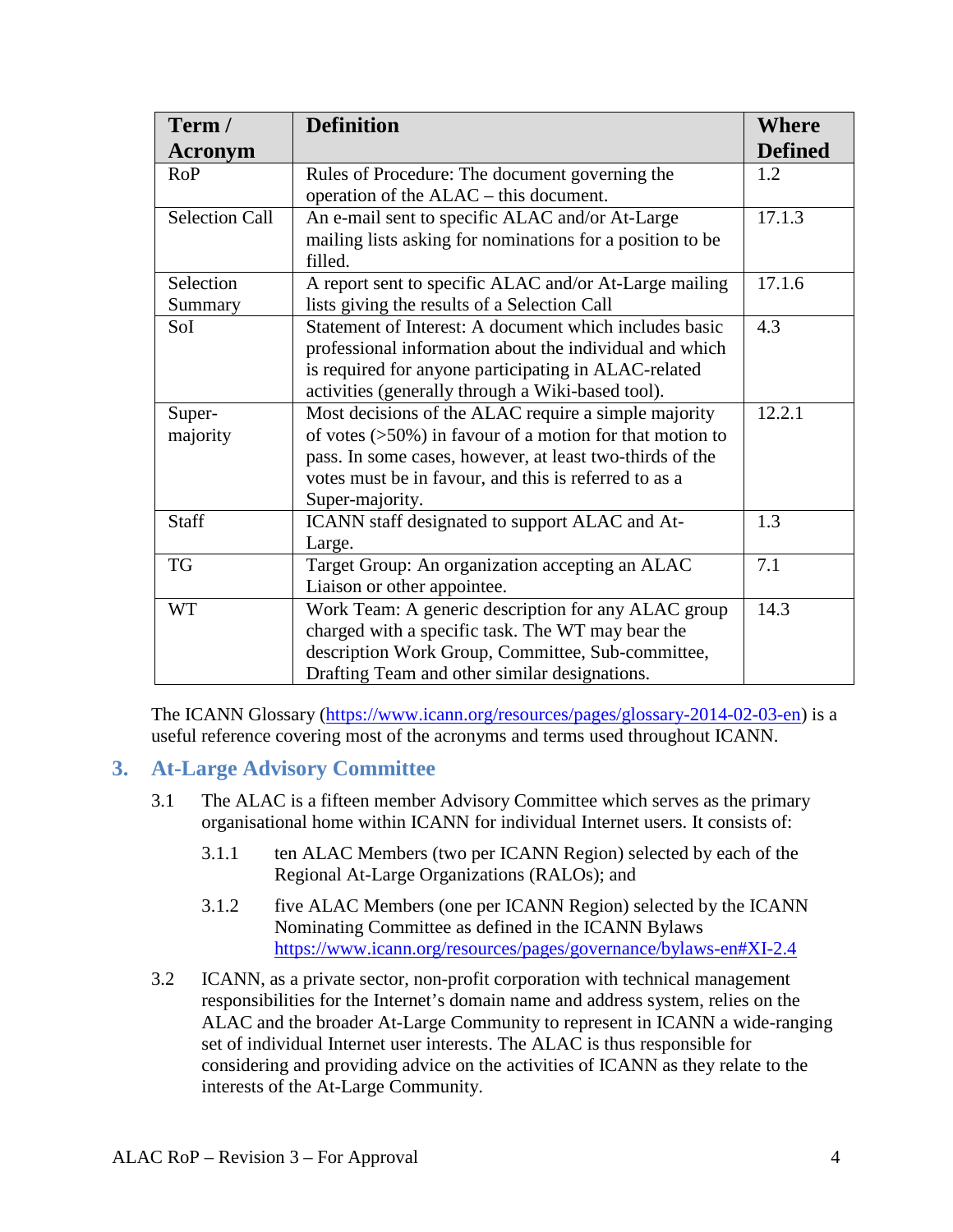- 3.3 Under ICANN Bylaws, the ALAC's roles are to:
	- 3.3.1 consider and provide advice on the activities of ICANN, insofar as they relate to the interests of individual Internet users. This includes policies created through ICANN's Supporting Organizations, as well as the many other issues for which community input and advice is appropriate.
	- 3.3.2 play an important role in ICANN's accountability mechanisms;
	- 3.3.3 coordinate some of ICANN's outreach to individual Internet users;
	- 3.3.4 work in conjunction with the RALOs to:
		- 3.3.4.1 keep the community of individual Internet users informed about significant news from ICANN;
		- 3.3.4.2 distribute news about ICANN, and information about items in the ICANN policy-development process;
		- 3.3.4.3 promote outreach activities in the community of individual Internet users;
		- 3.3.4.4 develop and maintain on-going information and education programs, regarding ICANN and its work;
		- 3.3.4.5 establish an outreach strategy about ICANN issues in each RALO's Region;
		- 3.3.4.6 participate in the ICANN policy development processes and provide input and advice that accurately reflect the views and needs of individual Internet users;
		- 3.3.4.7 make public, and analyze, ICANN's proposed policies and its decisions and their (potential) regional impact and (potential) effect on individuals in the region;
		- 3.3.4.8 offer Internet-based mechanisms that enable discussions among members of At-Large structures;
		- 3.3.4.9 establish mechanisms and processes that enable two-way communication between members of At-Large Structures and those involved in ICANN decision-making, so interested individuals can share their views on pending ICANN issues; and
		- 3.3.4.10 make a selection by the At-Large Community to fill one seat of the ICANN Board.
- <span id="page-4-1"></span>3.4 The ALAC is led by a Chair elected by the ALAC.
- <span id="page-4-0"></span>3.5 The ALAC Leadership Team (ALT) is a regionally balanced group normally comprised of five ALAC Members, one per ICANN region:
	- 3.5.1 ALAC Chair;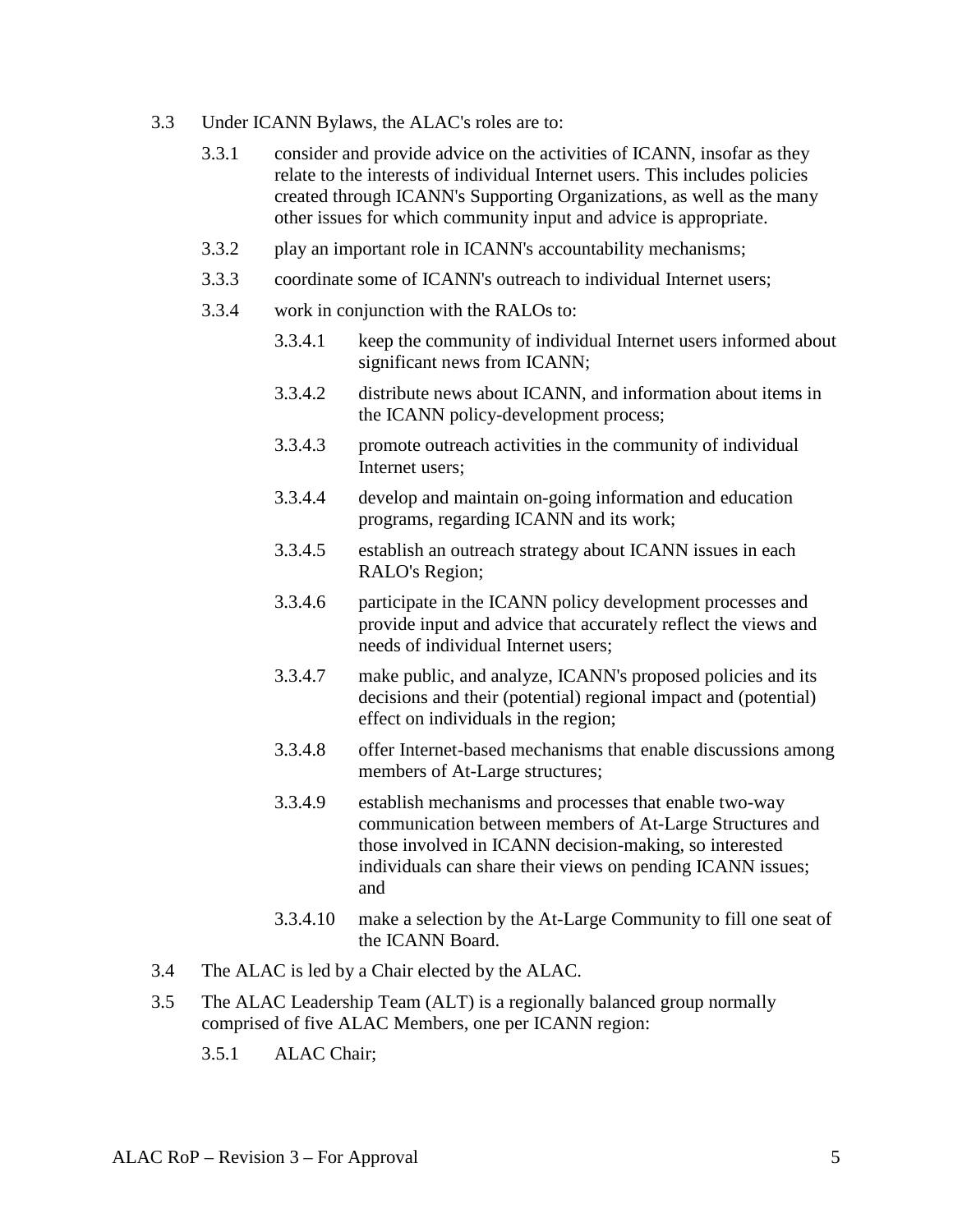- 3.5.2 one or two Vice-Chairs, the number to be set at the discretion of the Chair designate who will be presiding over the ALT;
- 3.5.3 two or three non-titled ALAC Members;
- 3.5.4 the ALAC Liaisons to ICANN Supporting Organizations and Advisory Committees act as advisors to the ALT;
- 3.5.5 other people may be invited by the Chair to participate as advisors to the  $ALT$ ;;
- 3.5.6 although advisors are invited to participate in ALT meetings, they are not formally part of the ALT. Decisions of the ALT are taken solely by the five regional representatives..
- 3.6 The ALT has no ongoing explicit powers other than those resting with the Chair and delegated as he/she deems appropriate or assigned by the ALAC as fully described in Paragraphs [6.1](#page-9-3) to [6.3.](#page-9-4)
- 3.7 The ALT Members:
	- 3.7.1 work with the ALAC Chair to ensure that the ALAC can focus on the most appropriate issues with the minimum of administrative overhead;
	- 3.7.2 support the ALAC Chair in the overall management of the ALAC; and
	- 3.7.3 help ensure that any decisions made on behalf of the ALAC are made with due consideration of regional issues.
- 3.8 The work of the ALAC is carried out through:
	- 3.8.1 meetings of the entire ALAC, both at ICANN meetings and via teleconferences throughout the year;
	- 3.8.2 a variety of Work Teams (WTs) comprised of ALAC Members, RALO Leadership, and At-Large Community members; and
	- 3.8.3 electronic communications including but not limited to e-mail, wikis and telephonic discussions.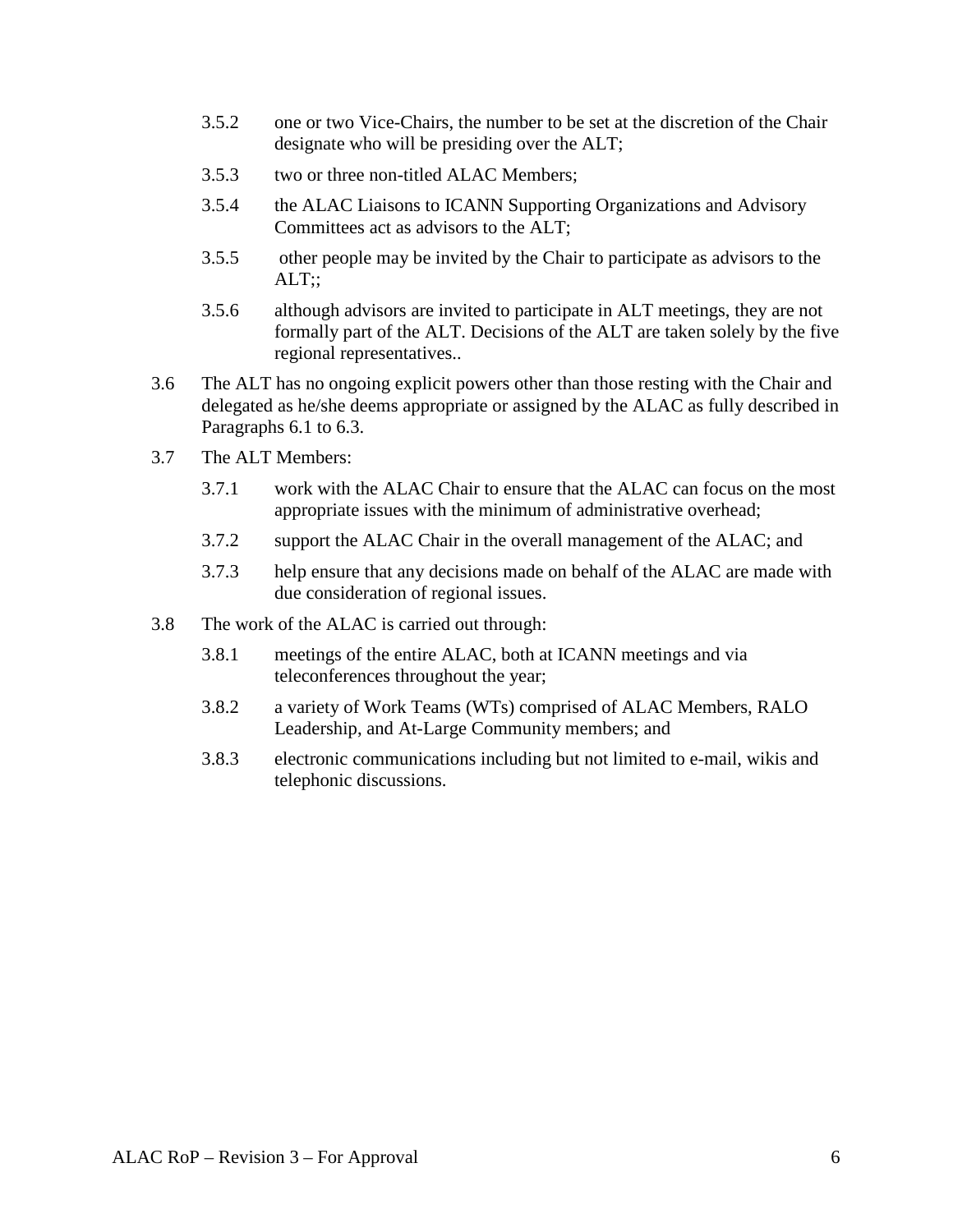# <span id="page-6-0"></span>**Section B: ALAC and ALAC-Associated Responsibilities**

#### <span id="page-6-1"></span>**4. ALAC Member Requirements and Responsibilities**

- 4.1 Agree to abide by these RoP and other requirements as may be agreed to by the ALAC from time to time.
- 4.2 Serve on behalf of the ALAC and the At-Large Community by acting for the good of the entire Community.
- <span id="page-6-4"></span>4.3 Submit a Statement of Interest (SoI) including basic professional information, in a format agreed to by the ALAC, and keep that SoI up to date.
- 4.4 Attend all ALAC meetings, and to the extent that such participation from time to time may not be possible, provide advance notice of the planned absence where practical.
- 4.5 Prepare for and actively participate in all ALAC discussions, including face-to-face meetings, teleconferences, e-mail lists, wikis and other means of interaction as agreed to by the ALAC.
- 4.6 Take part in all ALAC consensus decisions and votes except for those requiring attendance at a meeting where the ALAC Member is not present.
- 4.7 Play a leadership role in representing the interests of Internet users within ICANN.
- 4.8 Actively participate in ALAC WTs, and preferably in WTs sponsored by other ICANN bodies as well. Unless otherwise specified, such participation is as an individual and not formally representing the ALAC. Preferably, the ALAC Member will also take a leadership position within one or more of the WTs in which they participate.
- 4.9 Should a situation arise where a person can no longer reasonably (currently and ongoing) carry out the obligations of a role, be obliged to either resign or otherwise ensure that the ALAC and At-Large are well-served.
- 4.10 Abide by other responsibilities more fully discussed in the Adjunct Document *Position Description for ALAC Members and Appointees.*

#### <span id="page-6-2"></span>**5. ALAC Chair Requirements and Responsibilities**

- 5.1 The Chair must be an ALAC Member.
- <span id="page-6-3"></span>5.2 A person nominated to be Chair does not need to be an ALAC Member at the time of nomination but must have an expectation of being an ALAC Member after the next ALAC Annual General Meeting (AAGM), the ALAC meeting held in conjunction with the ICANN Annual General Meeting (AGM).
- 5.3 Should the person elected Chair not be an ALAC Member after the AAGM, a new election must be conducted.
- 5.4 The Chair is elected for a one year term. At the end of that term, the appointment may be renewed for one additional year subject to the provisions of Paragraph [8.2.](#page-11-1)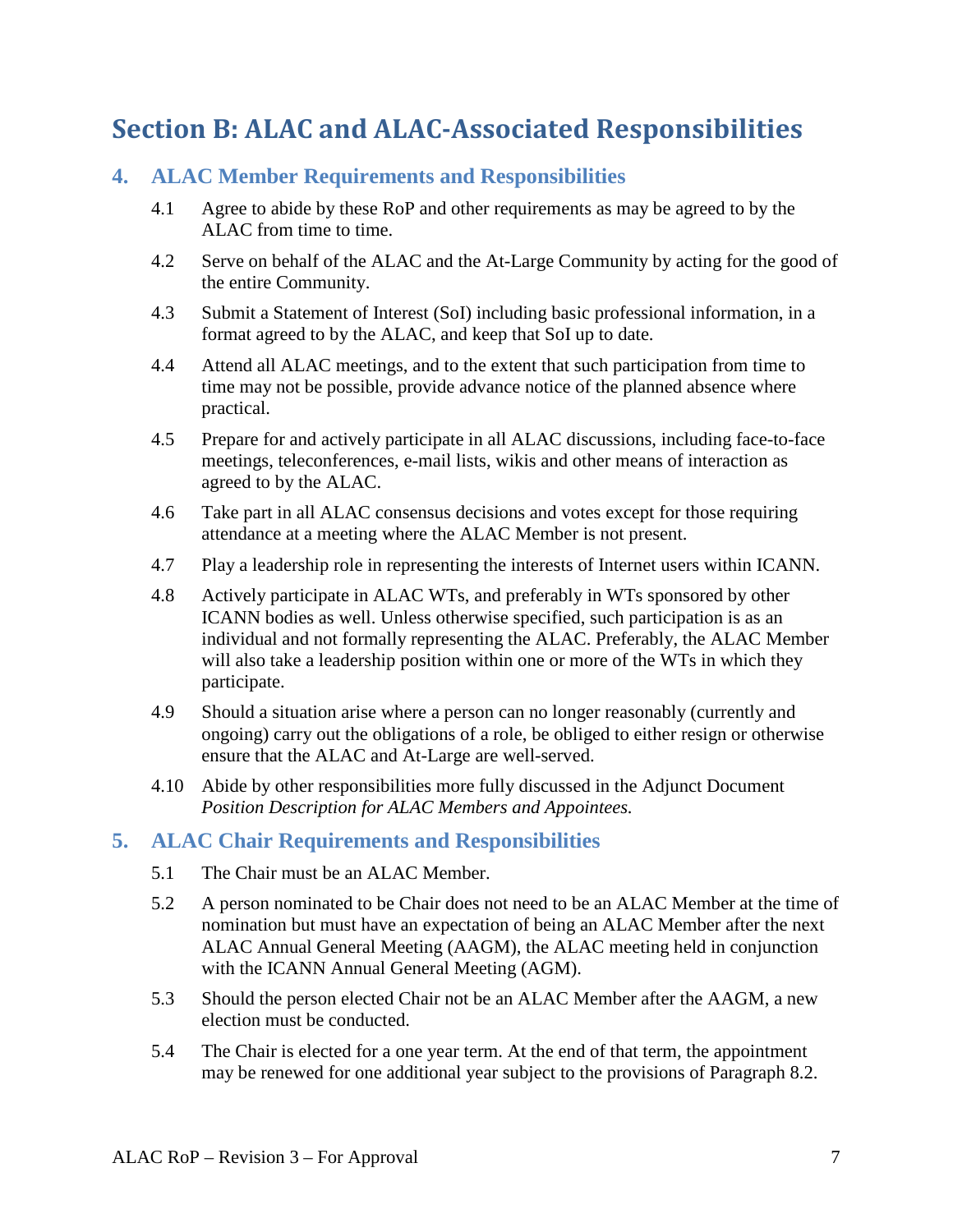The first priority for the ALAC is to select the best person to be Chair regardless of their ability to serve for a second term.

- 5.5 All actions attributed to the Chair in these RoP may be delegated by the Chair to any other ALAC Member unless such delegation is explicitly not allowed.
- 5.6 When the Chair delegates the running of a meeting to another ALAC Member, all rights and responsibilities with respect to managing the meeting are vested in the acting meeting chair with the exception of those rights and responsibilities explicitly given to the "ALAC Chair".
- 5.7 It is expected that a Chair will delegate specific responsibilities (sometimes referred to as "portfolios") to other ALT Members, other ALAC Members and/or Liaisons based on skills, interests and workload.
- 5.8 All such delegations are subject to the agreement of the delegate and should be a matter of public record.
- 5.9 The duties of Chair include:
	- 5.9.1 presiding over ALAC meetings;
	- 5.9.2 determining the procedures to be followed where standard operating procedures do not cover a specific situation;
	- 5.9.3 upholding the RoP, Bylaws and other norms applicable to the ALAC;
	- 5.9.4 determining meeting agendas in advance in conjunction with the ALT Members and Staff;
	- 5.9.5 being the prime liaison with Staff;
	- 5.9.6 representing the ALAC and At-Large in meetings and in written communication. This responsibility notwithstanding, the Chair is obliged to consult with the ALAC Members, the ALT and the ALAC and/or other segments of At-Large as appropriate;
	- 5.9.7 ensuring that timelines and deadlines for the work of the ALAC are set and met; and
	- 5.9.8 facilitating and encouraging participation of all ALAC Members in At-Large Community activities and taking appropriate actions when the participation and contributions of ALAC Members and appointees, as specified in Paragraphs [4,](#page-6-1) [6](#page-9-0) and [7,](#page-9-1) are unsatisfactory or do not meet expectations.
	- 5.9.9 Subject to the provisions of Sections [23](#page-31-1) and [24,](#page-31-2) act as the ALAC representative to the ICANN Empowered Community Administration.
- 5.10 As a member of the ALT, the Chair is subject to the same obligations as all ALT Members.
- 5.11 The ALAC Chair may make substantive decisions on behalf of the ALAC if the matter is of such urgency that the ALAC cannot practically be consulted. To the extent possible, this must be done in consultation with the ALT. Any such decision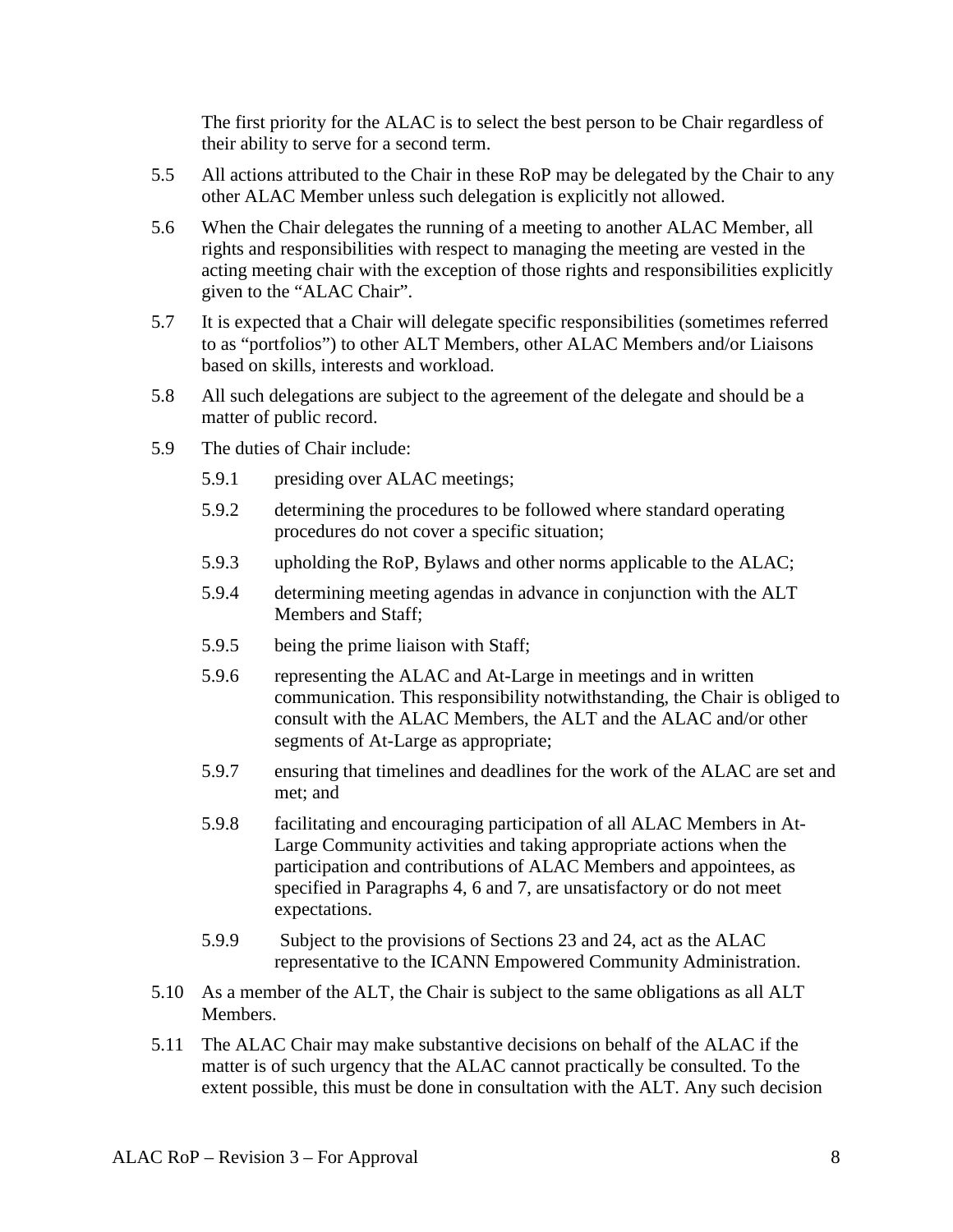must be reported to the ALAC without undue delay and must be ratified by the ALAC as soon as practical.

- <span id="page-8-0"></span>5.12 The ALAC Chair is empowered, at his/her sole discretion, to:
	- 5.12.1 recommend to ICANN the suspension or restriction of a person's right to post to any At-Large electronic communications platform provided by ICANN, including but not limited to e-mail and wikis, if the Chair determines that the person has violated the ALAC Code of Conduct (Paragraph [14.4\)](#page-22-1). If such action is necessary, and unless subject to legal constraints, the Chair will consult with the ALT prior to taking action if feasible, and/or after the fact, advise the ALT of the violation and seek ALT validation for the action(s) taken. The Chair is required to take into account whether the overall nature of the actions of the individual is an aberration or represents a pattern of abuse when determining the duration of the suspension or other action;
	- 5.12.2 recommend to ICANN that electronic postings to ICANN managed communications platforms be deleted if their presence harms or prejudices any person or organization or if they are unrelated to ICANN activities;
	- 5.12.3 take direct actions equivalent to those specified in paragraphs [5.12.1](#page-8-0) and [5.12.2](#page-8-1) for electronic communications platforms not operated under the aegis of ICANN.
	- 5.12.4 exclude for a specified period of time, an individual from any ALACrelated and At-Large-related activities if that person's actions violate the Code of Conduct (Paragraph [14.4\)](#page-22-1) or are deemed to be disruptive.
- <span id="page-8-1"></span>5.13 Any member of the ICANN community may voice problems, concerns, or complaints about ICANN to the Ombudsman (See Paragraph [9.8\)](#page-12-0).
- <span id="page-8-2"></span>5.14 Should the Chair be incapable of carrying out the duties and obligations of the office, including that of delegating responsibilities to another ALAC Member, another ALAC Member will be deemed to be the Chair until such time as the original Chair can resume his/her duties or the ALAC can select a replacement. The replacement chair will be, in order of precedence:
	- 5.14.1 The Vice Chair, if there is only one and he/she is willing to serve as Chair.
	- 5.14.2 One of the Vice-Chairs by mutual agreement of the Vice-Chairs in consultation with other ALT or ALAC Members, or barring such agreement, by random selection of those willing to serve as Chair with the random selection carried out by Staff.
	- 5.14.3 Any other ALT Member by mutual agreement of the ALT Members, or barring such agreement, by random selection of those willing to serve with the random selection carried out by Staff.
	- 5.14.4 Any other ALAC Member by mutual agreement of the ALAC Members. Barring such agreement, Staff shall identify one ALAC Member by random selection from among all remaining ALAC Members who are both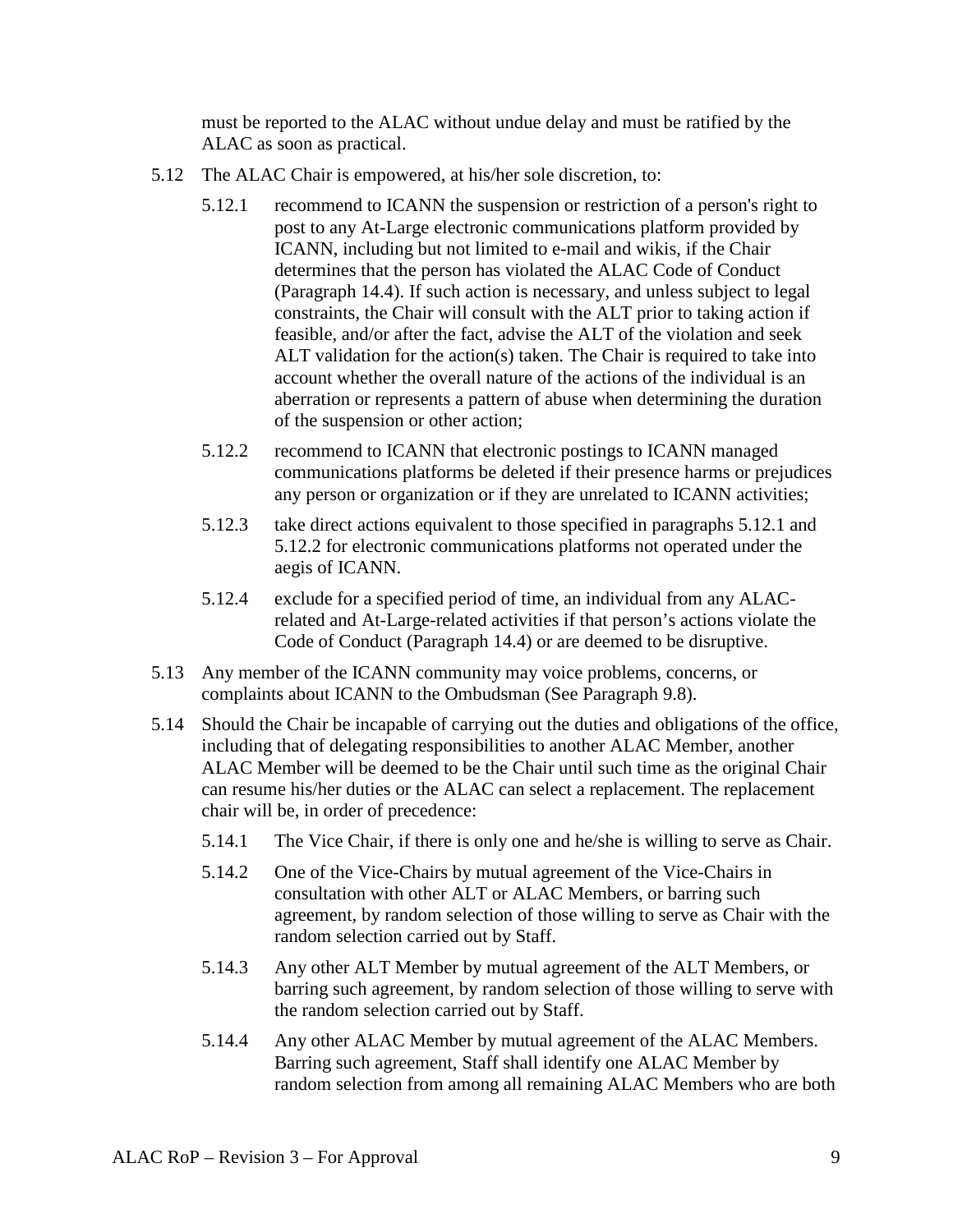willing to serve and have the explicit support of at least one other ALAC Member.

### <span id="page-9-3"></span><span id="page-9-0"></span>**6. ALAC Leadership Team Requirements and Responsibilities**

- 6.1 Members of the ALT support and collaborate with the Chair in the overall administration and management of the ALAC.
- <span id="page-9-5"></span>6.2 The ALT shall have no other explicit responsibilities and is not empowered to make substantive decisions on the part of the ALAC unless urgency or confidentiality precludes consulting the ALAC. In such a case, the decision needs to be ratified with the ALAC as soon as practical.
- <span id="page-9-4"></span>6.3 Paragraph [6.2](#page-9-5) notwithstanding, the ALAC may, from time to time, assign specific responsibilities or tasks to the ALT.
- 6.4 All ALT Members must be ALAC Members.
- 6.5 A person nominated for an ALT position does not need to be in the ALAC at the time of nomination but must have an expectation of being an ALAC Member after the next AAGM.
- 6.6 Should a person selected as an ALT Member not be an ALAC Member after the upcoming AAGM, a new selection must be conducted.
- 6.7 ALT Members are expected to participate in all ALT meetings, both face-to-face and teleconferences, and to the extent that such participation from time to time may not be possible, provide advance notice of the planned absence where practical.
- 6.8 An ALAC Member occupying the role of Vice-Chair agrees to take on a heavier workload than the untitled ALT Members.

### <span id="page-9-2"></span><span id="page-9-1"></span>**7. ALAC Appointee Requirements and Responsibilities**

- 7.1 The ALAC may from time to time appoint individuals to represent the interests of the ALAC and the At-Large Community, to act on behalf of the ALAC or to meet other specific obligations, to various bodies within or outside of ICANN. Such individuals will be referred to in these RoP as Appointees, and the body to which they represent the ALAC referred to as the Target Group (TG).
- 7.2 Based on the arrangement with the TG, some Appointees may bear the title Liaison.
- 7.3 Liaisons need not be ALAC Members, but they will normally be current or past ALAC Members, or otherwise familiar with the ALAC and At-Large and the TG to whom they will liaise.
- 7.4 Appointees not bearing the title of Liaison generally do not need to be ALAC Members but must have sufficient knowledge of the ALAC and At-Large and any other group or subject related to their appointment so as to be able to properly represent the ALAC/At-Large
- 7.5 Appointees are responsible for communicating ALAC positions to the TG, and for reporting on TG activities, meetings and actions that may be of interest to the ALAC, to the extent that the confidentiality rules of the TG allow.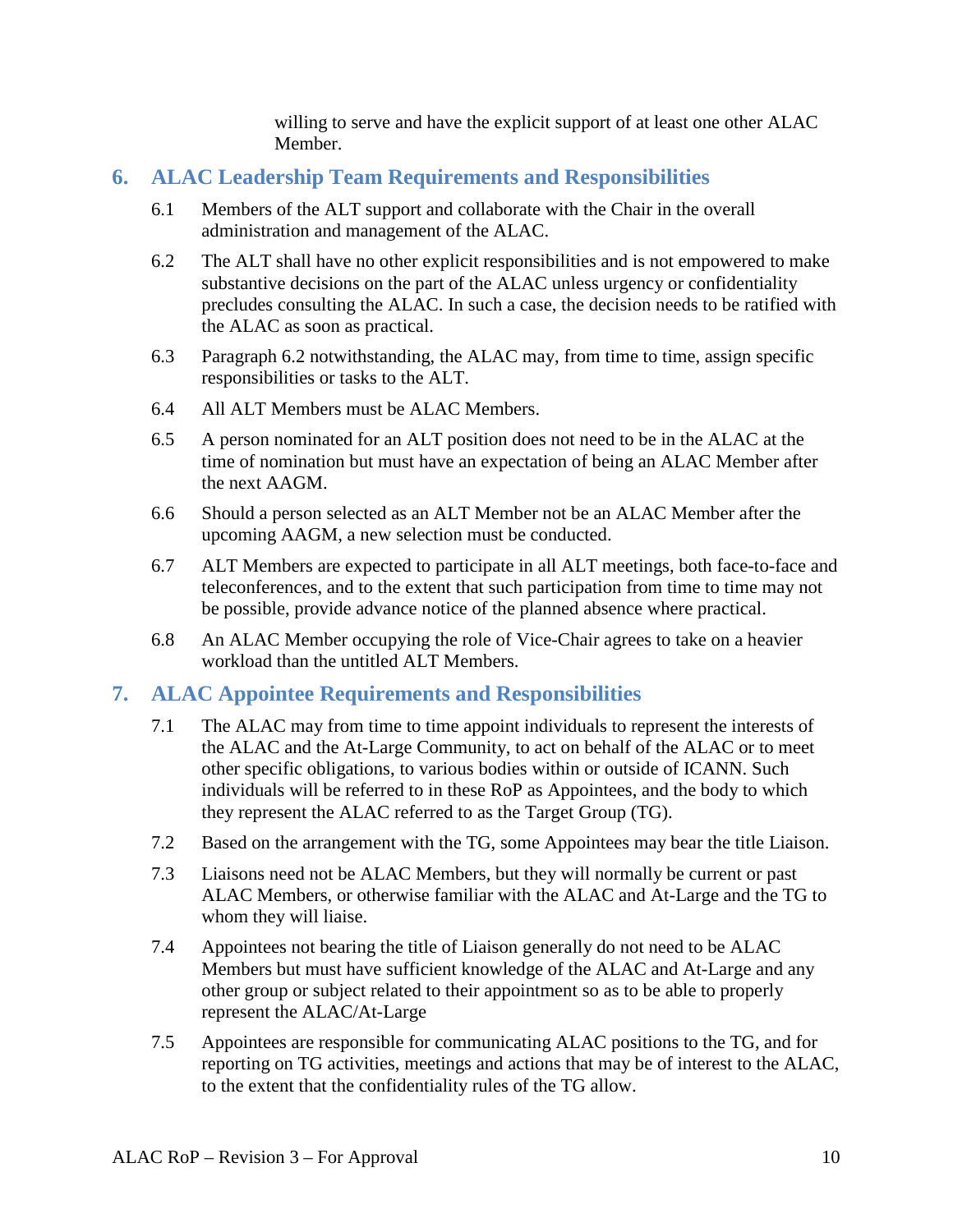- 7.6 Appointees shall generally have the same responsibilities as ALAC Members, with the following exceptions.
	- 7.6.1 Appointees do not participate in ALAC consensus decisions or votes unless they are ALAC Members.
	- 7.6.2 Appointees may be relieved of the responsibility to attend all ALAC meetings by decision of the ALAC.
	- 7.6.3 Appointees have no requirements to participate in the ALAC and other WGs other than those related to the TG unless they are ALAC Members. That notwithstanding, Liaisons are encouraged and expected to be active participants in the activities of the TG.
- 7.7 Appointees have an obligation to ensure that it is clear whether they are speaking on behalf of themselves, the ALAC or any other organization that they are affiliated with. Moreover, Liaisons must fairly represent positions of the ALAC where they exist.
- 7.8 When representing the ALAC, Appointees have an obligation to solicit ALAC and At-Large views on the matter where practical and possible. Appointees should be selected knowing that in many instances such consultation may not be possible or practical and thus the ALAC needs to select people who understand the philosophies or guiding values and principles of the ALAC and At-Large.
- 7.9 Appointees shall accept, while acting in their capacity on behalf of the ALAC, to put the collective views of the ALAC ahead of their own, to the extent that such views are known.
	- 7.9.1 When the personal views are in conflict with ALAC views, the Appointee must make clear which position is which.
	- 7.9.2 To the extent that such ALAC views are not known, personal views should not be misrepresented as ALAC views.
- 7.10 Liaisons may serve in this capacity to only one TG at a time.
- 7.11 Appointee appointments are from the period of the end of one AAGM to the end of the following AAGM unless otherwise specified by the ALAC at the time of the appointment.
- 7.12 Any appointment where the TG has internal participation qualifications is conditional upon acceptance by the TG.
- 7.13 The TG should make their requirements known ahead of time to the extent possible and practical.

#### <span id="page-10-0"></span>**8. Terms**

8.1 All appointments begin at the conclusion of one AAGM and continue until the conclusion of the following AAGM, unless the ALAC specifically identifies a different timeframe.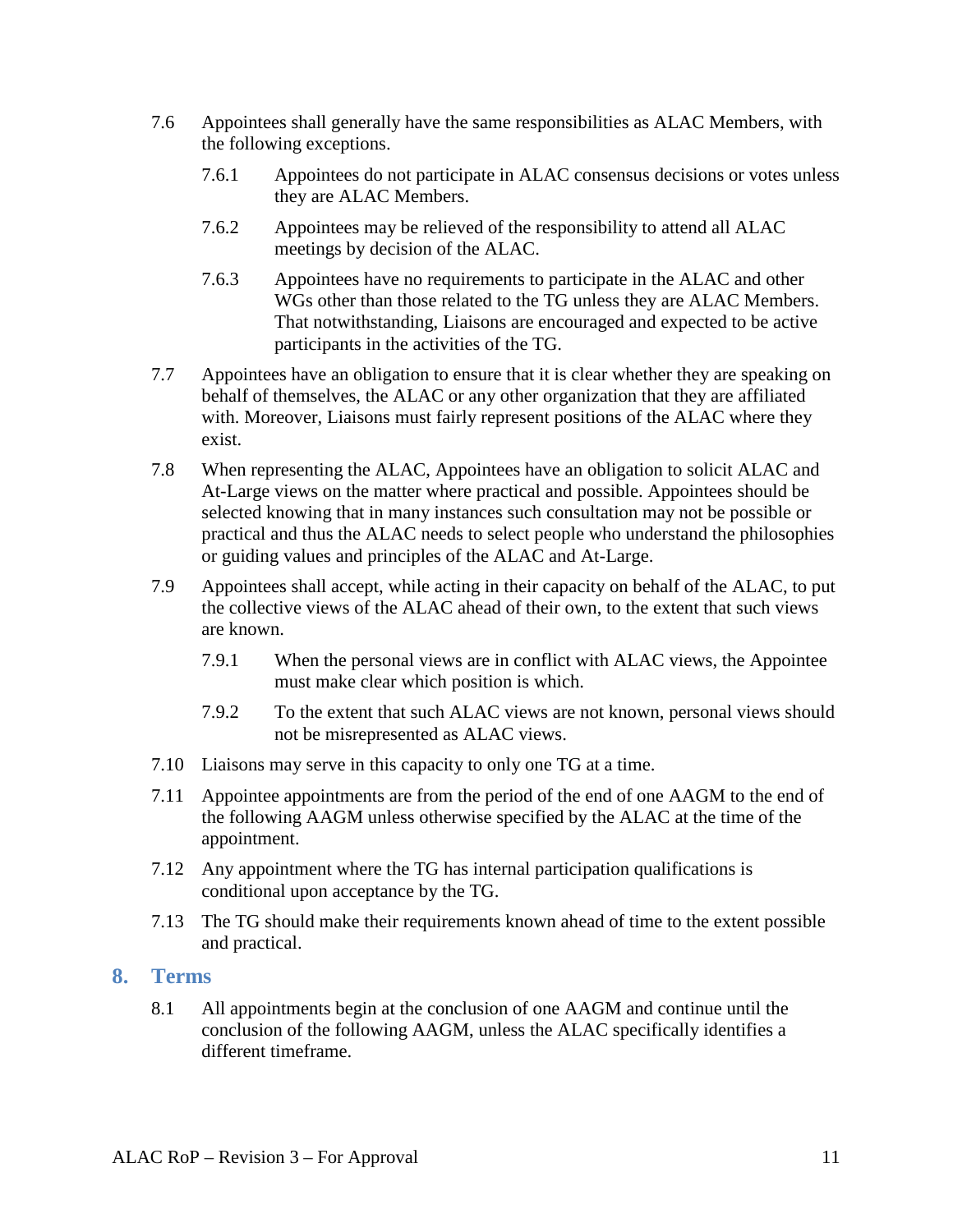- <span id="page-11-1"></span>8.2 If the Chair is still a member of the ALAC in the year following his or her selection, is willing to continue in that role and subject to the eligibility rules in Paragraph 5, the Chair's term is deemed to be automatically renewed for a second year without any explicit action of the ALAC.
- 8.3 Should the Chair not be eligible to serve the automatically renewable second year, or chooses not to do so, the ALAC will select a new Chair as per the normal Chair selection process.
- 8.4 If any person leaves an appointed position prior to the normal end of their term, the person appointed as a replacement will serve only for the remainder of the incumbent's term. This interim appointment should not negatively impact the individual's eligibility to be appointed to this position on a regular basis at a later stage.

#### <span id="page-11-0"></span>**9. Performance, Metrics and Remediation**

The ability of the ALAC to represent the interest of Internet users depends on strong participation from all ICANN regions. Furthermore, the ALAC can function effectively only if all ALAC Members and Appointees meet the obligations of their positions. Satisfactory performance is a complex concept including both objective and subjective issues and must factor the very significant personal contributions made by At-Large volunteers. Moreover, the ALAC and At-Large receive significant funding from ICANN, both for travel and other activities, and the ALAC must be able to justify such expense.

- 9.1 All ALAC Members must make regular and significant contributions to the ALAC, At-Large and ICANN.
- <span id="page-11-2"></span>9.2 A variety of metrics will be maintained related to quantifiable performance aspects to ensure that all ALAC Members and appointees are aware of their performance, and to support the Chair in the responsibility of monitoring such performance. Such metrics will include, but are not limited to:
	- 9.2.1 Meeting attendance, which includes sending prior notice if attendance is not possible. Attendance will be based on individual ALAC sessions for meetings held during an ICANN meeting.
	- 9.2.2 Participation in the decisions and votes of the ALAC.
	- 9.2.3 Participation and roles played in ALAC working groups as well as those of other bodies within ICANN.
- 9.3 Subject to privacy and confidentiality requirements, the metrics for all Members and Appointees will be publicly available.
- <span id="page-11-3"></span>9.4 The ALAC is empowered to set thresholds which the Chair or RALOs could use to monitor performance.
- 9.5 The ALAC has the right to withdraw the appointment of ALAC appointees.
- 9.6 The Chair is empowered to initiate or take action as agreed to by the ALAC with regard to performance and remediation. Any such actions must be done with due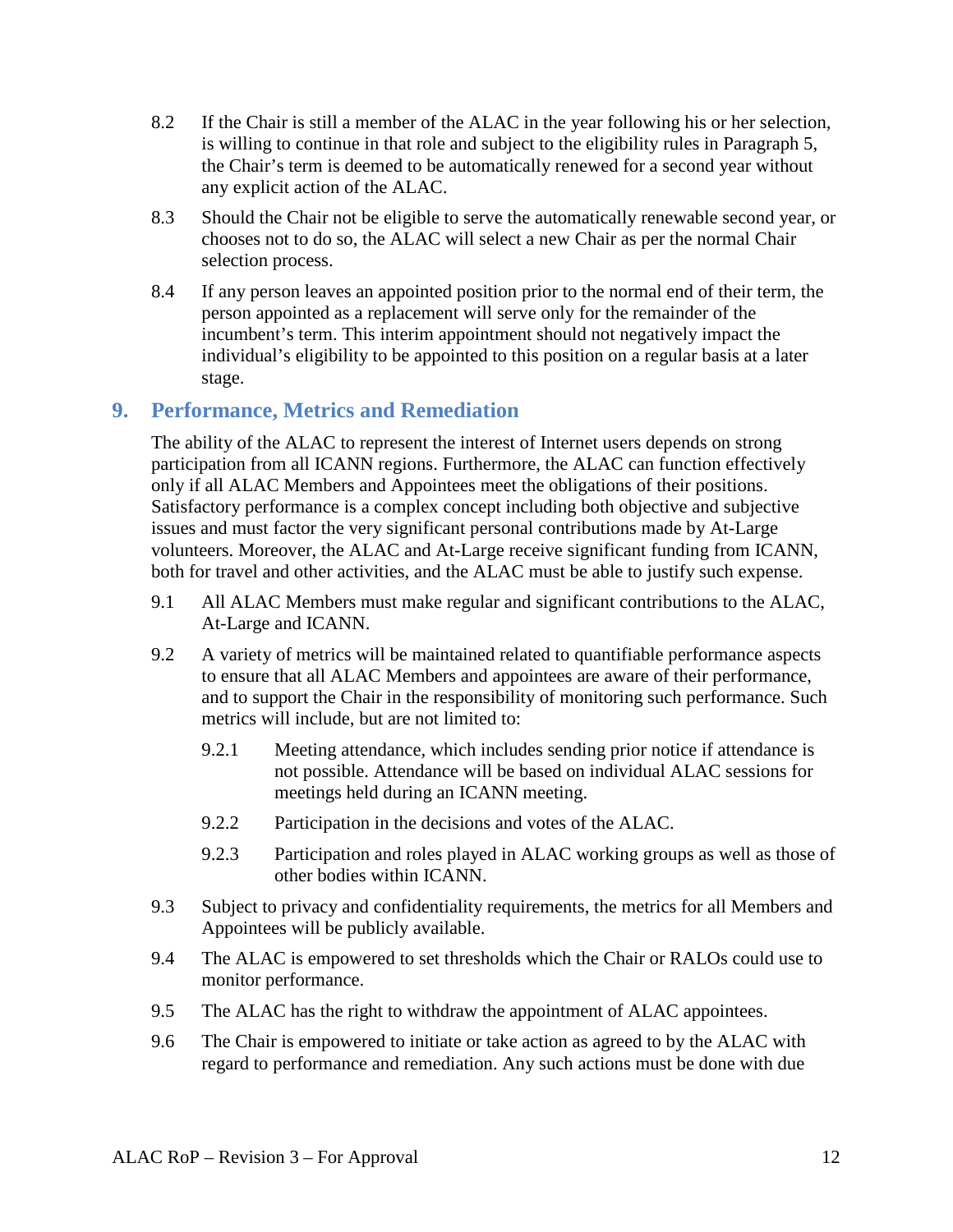sensitivity and consideration to cultural differences throughout the globally diverse At-Large Community to the extent possible.

- <span id="page-12-1"></span>9.7 Such actions may include but not be limited to:
	- 9.7.1 Discussion of issue with the ALAC Member or Appointee.
	- 9.7.2 Use of an impartial third-party for mediation.
	- 9.7.3 Discussion with the RALO leadership if the ALAC Member is a RALO appointee.
	- 9.7.4 Recommend to ICANN the withdrawal of travel funding.
	- 9.7.5 Although resignations are far preferable to the ALAC taking formal action, should the situation warrant it, the ALAC may vote to remove an ALAC Member following the procedures described in Paragraph [21.](#page-30-1)
	- 9.7.6 Actions specified in Paragraph [9.7](#page-12-1) do not need to be done in sequence and none of those listed above are mandatory unless specified as so by the ALAC.
- <span id="page-12-0"></span>9.8 The ICANN Ombudsman provides an independent internal evaluation of complaints by members of the ICANN community who believe that the ICANN staff, Board or an ICANN constituent body has treated them unfairly.
- 9.9 The ALAC is empowered to publish an Adjunct Document: *Metrics and Remedial Actions for ALAC Members and Appointees* to describe in fuller detail the metrics referenced in Paragraphs [9.2](#page-11-2) – [9.4,](#page-11-3) and actions referenced in Paragraphs [9.7.](#page-12-1)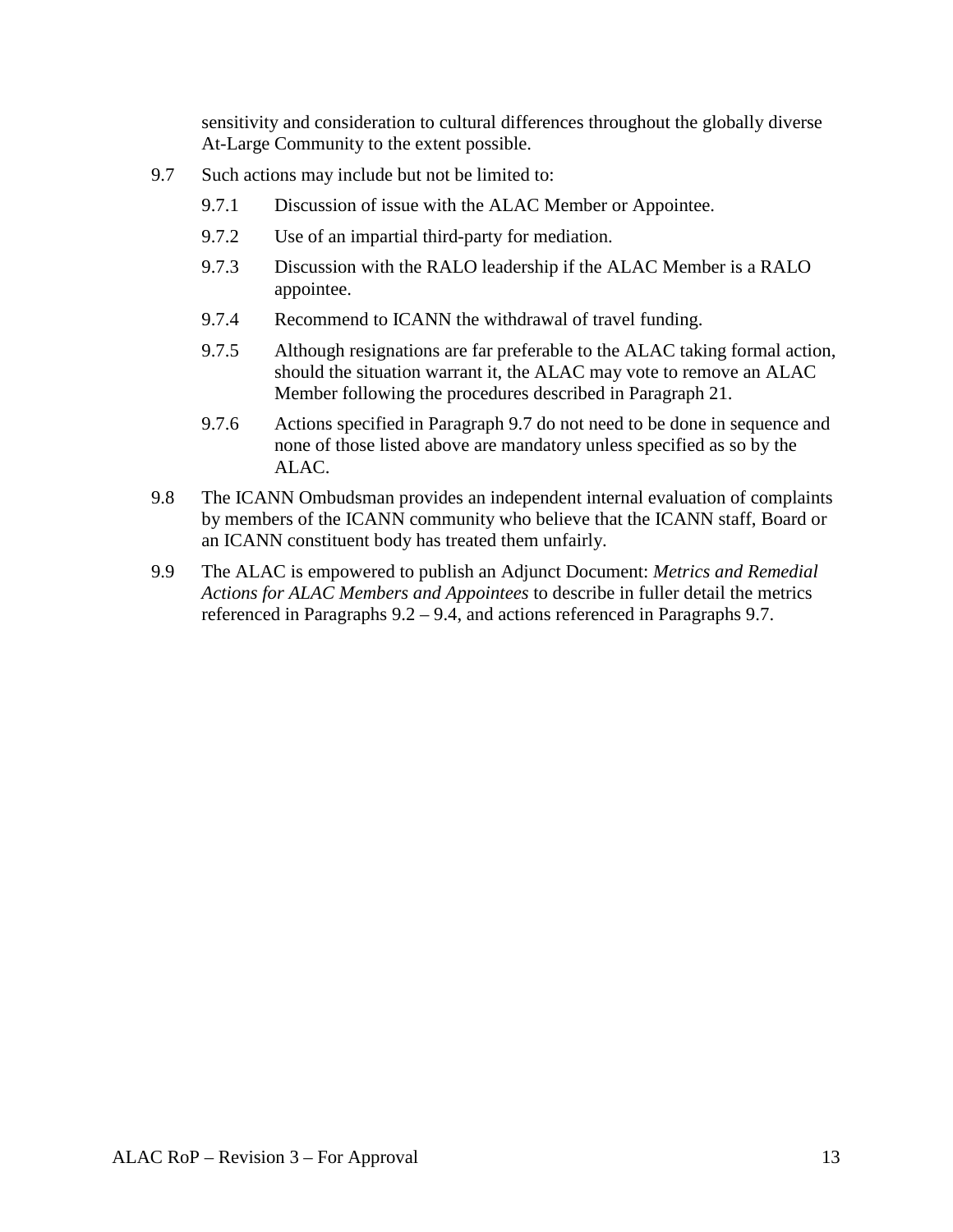# <span id="page-13-0"></span>**Section C: Meetings, Decision-Making and Work Methods**

#### <span id="page-13-1"></span>**10. Rules of the ALAC**

- <span id="page-13-4"></span>10.1 ALAC meetings and activities are run based on the following rule sets in decreasing priority
	- 10.1.1 ICANN Bylaws.
	- 10.1.2 These ALAC Rules of Procedure.
	- 10.1.3 Decisions of the ALAC including Rules of Procedure Adjunct Documents (Paragraph [10.2\)](#page-13-3).
	- 10.1.4 Rulings of the Chair.
	- 10.1.5 Robert's Rules of Order,  $11<sup>th</sup>$  Edition.
	- 10.1.6 Within a single rule set (each of [10.1.1](#page-13-4) to [10.1.5\)](#page-13-5), there is no implicit precedence of rules based on the order within the rule set. The Chair shall decide on which specific rules take precedence if there are conflicts within any rule set.
	- 10.1.7 If a situation occurs which is not explicitly addressed by the total set of rules, the Chair shall decide on how to address the situation.
- <span id="page-13-5"></span><span id="page-13-3"></span>10.2 Adjunct Documents referenced by these Rules of Procedure.
	- 10.2.1 RoP-Adjunct-01 Position Description for ALAC Members, Liaisons and Appointees.
	- 10.2.2 RoP-Adjunct-02 Metrics and Remedial Actions for ALAC Members and Appointees.
	- 10.2.3 RoP-Adjunct-03 At-Large Board Member Selection Implementation.
	- 10.2.4 RoP-Adjunct-04 –At-Large Structure Framework.

#### <span id="page-13-2"></span>**11. ALAC Meetings**

- 11.1 ALAC meetings may be conducted face-to-face or via teleconferences. Most face-toface meetings may also have teleconference capabilities for those who cannot attend in person.
- <span id="page-13-6"></span>11.2 Classification of ALAC meetings
	- 11.2.1 Regular Meetings
		- 11.2.1.1 Scheduled at times as agreed upon by the ALAC.
		- 11.2.1.2 Requires advance notice of at least one week.
		- 11.2.1.3 Notice may be waived by explicit action of the ALAC.
		- 11.2.1.4 Requires Quorum to begin. The requirement for Quorum may be waived by the Chair. Such a decision does not alter the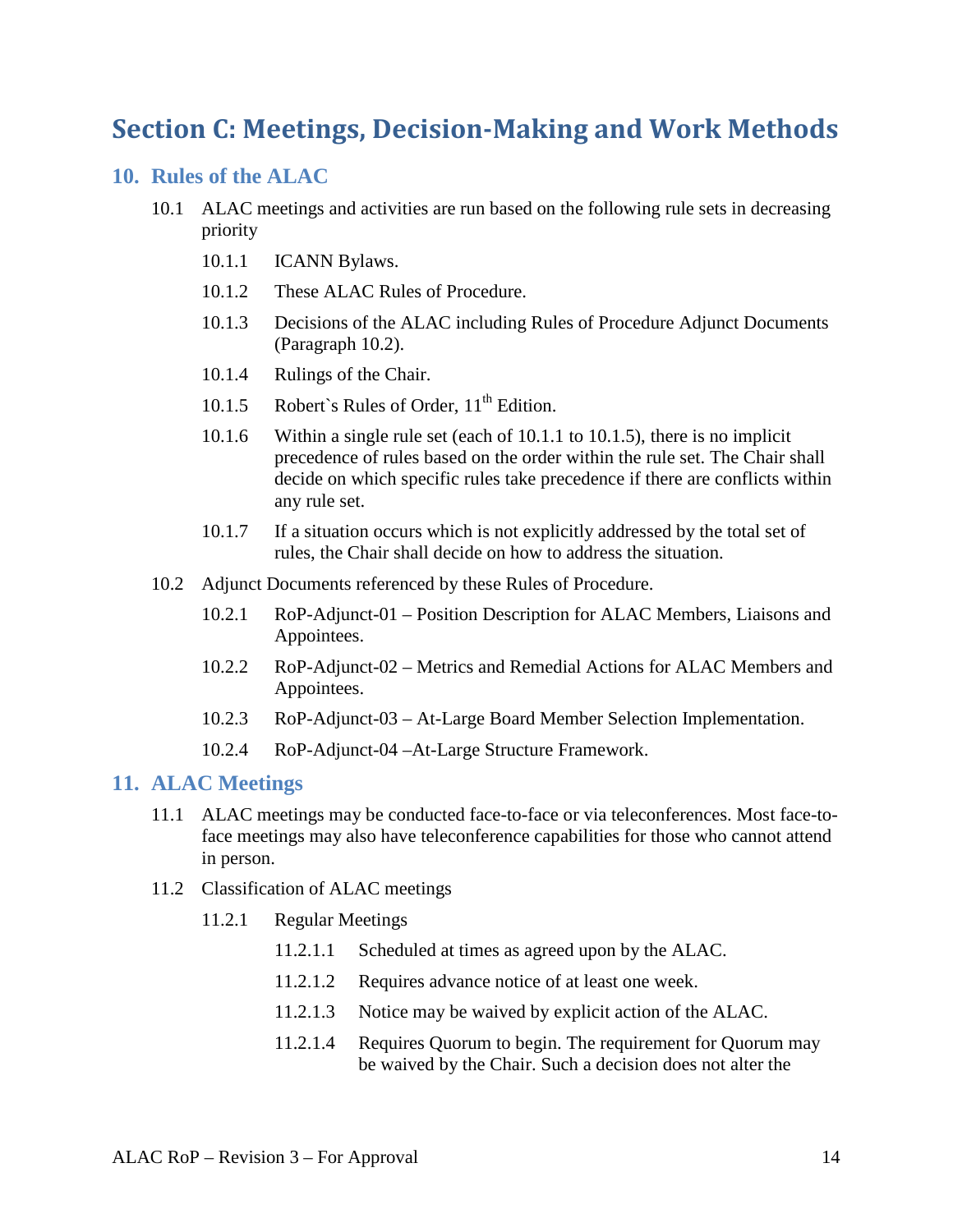requirement for a meeting to be quorate at the time any formal decision is taken.

- 11.2.1.5 Face-to-face meetings (typically held in conjunction with ICANN meetings) can be temporarily halted and reconvened at a later time by agreement of the ALAC. Quorum is once again required to reconvene as per Paragraph [11.2.1.4.](#page-13-6)
- <span id="page-14-0"></span>11.2.2 ALAC Annual General Meeting (AAGM)
	- 11.2.2.1 A Regular meeting held in conjunction with the ICANN Annual General Meeting (AGM).
- 11.2.3 Urgent Meetings
	- 11.2.3.1 May be called by the ALAC Chair at any time, possibly on short notice.
	- 11.2.3.2 Requires Quorum to begin.
	- 11.2.3.3 The only Motion that an Urgent Meeting can approve is to transform the Urgent Meeting into a Regular Meeting.
- 11.2.4 Special Meetings
	- 11.2.4.1 May be called at the request of any four ALAC Members.
	- 11.2.4.2 Requires a minimum notice of one week.
	- 11.2.4.3 Requires Quorum to begin.
	- 11.2.4.4 Has the same status as a Regular Meeting once convened.

#### 11.3 Agenda

- 11.3.1 All meetings should have an agenda, preferably published ahead of time identifying the topics to be covered in the meeting as well as the projected time to be allowed for each item.
- 11.3.2 A meeting may have a "Consent Agenda" that will include Motions which are deemed to not require further discussion and may be adopted by Consensus or vote as a single item.
	- 11.3.2.1 Items within the consent agenda will be deemed to have been moved by the Chair and seconded by a Vice-Chair as identified in the Consent Agenda.
	- 11.3.2.2 Any ALAC Member may request that a specific item from the Consent Agenda be removed and dealt with independently.

#### <span id="page-14-1"></span>11.4 Quorum

11.4.1 For a meeting to be quorate, more than 50% of the sitting ALAC Members must be present, face-to-face, telephonically, or by other means explicitly approved by the ALAC.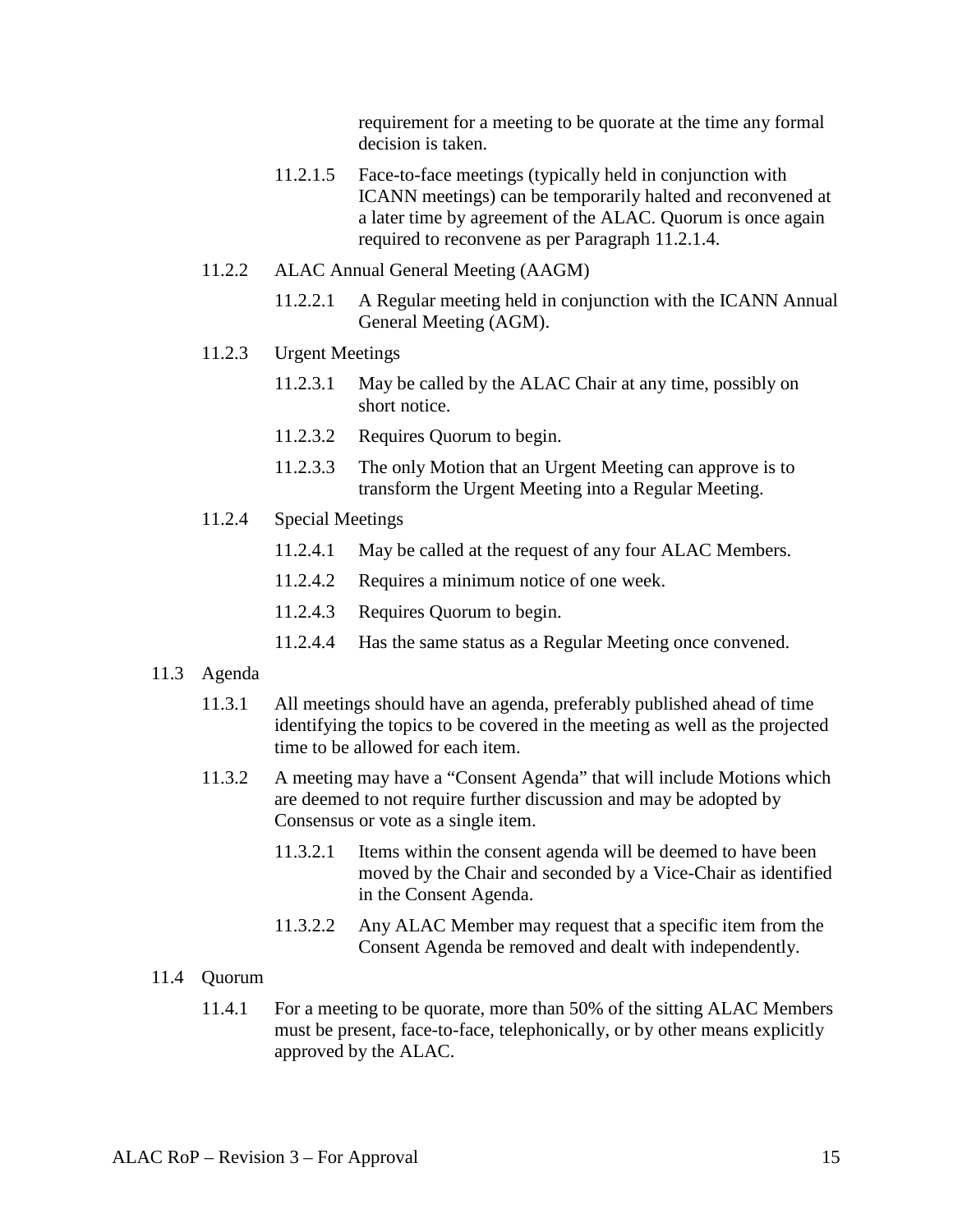- 11.4.2 For votes taken electronically or over a period of time, all ALAC Members are deemed to have been present. To be considered a valid decision, more than 50% of sitting ALAC members must record a vote (including abstain if available).
- 11.4.3 For a Consensus decision during a meeting to be considered valid the meeting must be quorate and ALAC Members from all ICANN Regions currently represented on the ALAC must have been present in person, telephonically, or by other means explicitly approved by the ALAC.
- <span id="page-15-1"></span>11.4.4 For a Vote during a meeting to be considered valid, the meeting must be quorate at the time of the vote and ALAC Members from all ICANN Regions currently represented on the ALAC must have been present in person, telephonically, or by other means explicitly approved by the ALAC unless the issue is so urgent as to not allow prolonging the vote as per Paragraph [12.1.13.](#page-18-0) Absent such urgency, the vote must be prolonged to allow all regions an opportunity to participate.
- 11.5 Open Meetings, Speaking Rights and Speaking Order
	- 11.5.1 All ALAC meetings are open unless otherwise decided by the ALAC to address a specific sensitive issue. Sound recordings will be available in a timely manner where technically possible. Transcripts will be available in a timely manner where technically possible and cost-effective. Live access will be provided where practical.
	- 11.5.2 Speaking priority is given to ALAC Members, Liaisons and Appointees, but time permitting, others may be granted speaking rights at the discretion of the Chair.
	- 11.5.3 Participants who wish to speak should indicate their intention using whatever method is appropriate given the meeting details.
	- 11.5.4 The Chair shall have sole control over the speaking order and may timelimit interventions.
- <span id="page-15-0"></span>11.6 Motions
	- 11.6.1 Any formal action of the ALAC will be in the form of a Motion. Such formal action may be initiated at an ALAC meeting or electronically.
	- 11.6.2 Motions may be made by any ALAC Member.
	- 11.6.3 Motions need not be seconded, but any ALAC Member can request that a motion be seconded prior to proceeding. This request may be made at any time prior to a decision being reached. It takes precedence over other actions. If there is a second, the process continues where it was halted. If there is no second, the motion is deemed to have been withdrawn.
	- 11.6.4 Motions to be decided at a meeting of the ALAC should be made and circulated well in advance of the meeting to the extent possible and practical, and should be included in the meeting agenda.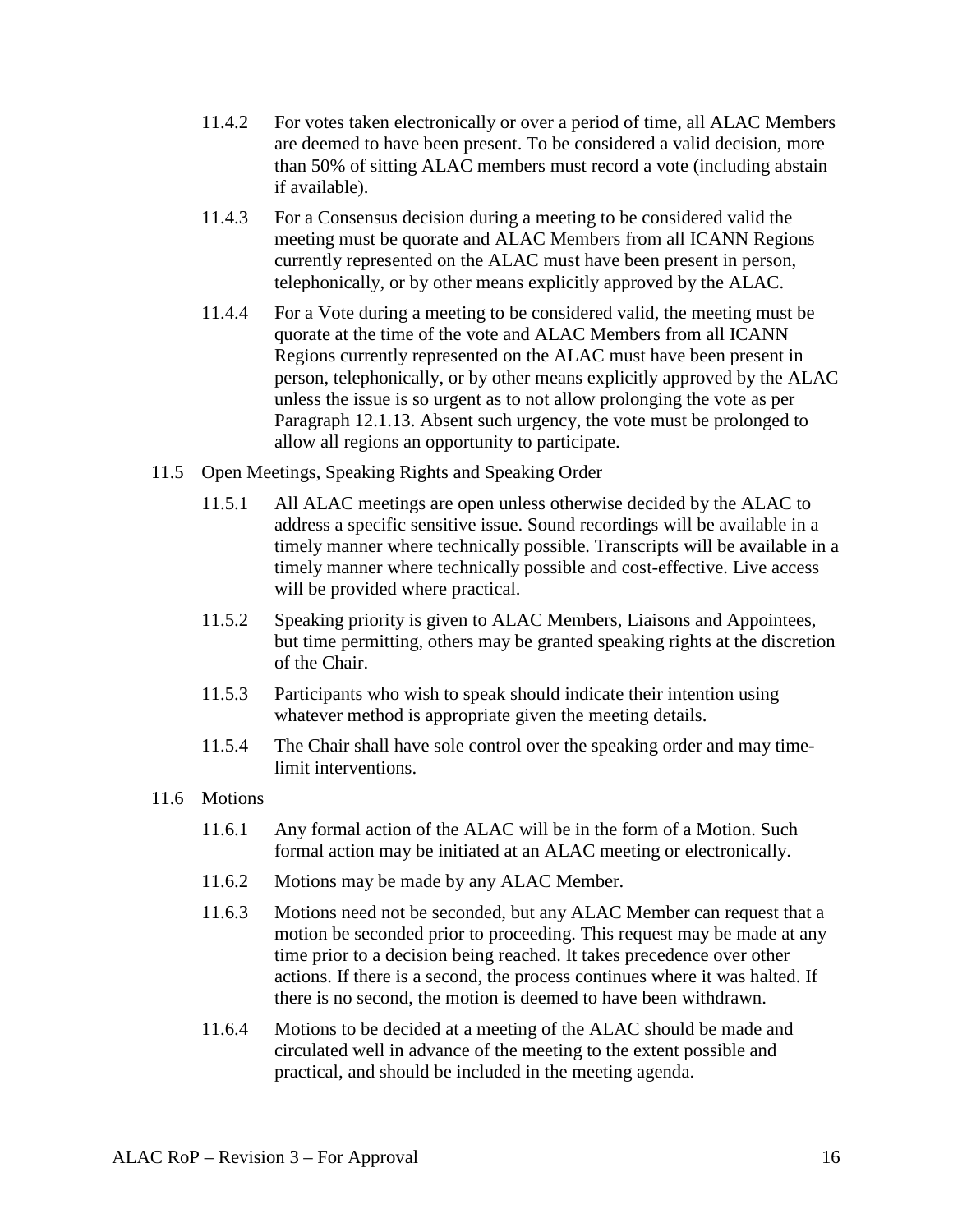- 11.6.5 The Chair shall allow sufficient time for discussion, which may take place at a meeting or electronically, prior to the ALAC taking a decision.
- 11.6.6 Prior to reaching a decision, an amendment to the Motion may be suggested by any ALAC Member.
	- 11.6.6.1 If the ALAC Members who put (and seconded, if applicable) the original Motion deem the amendment to be "friendly", it will immediately become part of the Motion being considered.
	- 11.6.6.2 If a motion is not considered to be friendly, a decision of the ALAC is required as to whether the amendment is incorporated or rejected.
	- 11.6.6.3 The decision on a non-friendly amendment must be taken prior to proceeding with the primary motion.

#### 11.7 Points of Order

- 11.7.1 A Point of Order is an interruption of a meeting which must be addressed before the meeting may proceed. There are three general types of Points of Order with respect to ALAC meetings.
	- 11.7.1.1 A situation where an ALAC Member believes that the ICANN Bylaws or the ALAC Rules of Procedure are not being followed.
	- 11.7.1.2 A situation where continuation of the meeting is impractical due to a technical or other problem. Examples of such problems include the lack of technical infrastructure and the failure of audio-visual aids.
	- 11.7.1.3 A situation where an ALAC Member requires a clarification related to the issue being discussed, such as the definition of a term or which of a multi-part issue is being discussed.
- 11.7.2 The Chair shall rule if anything needs to be done to correct the situation.

#### <span id="page-16-0"></span>11.8 Procedural Motions

- 11.8.1 A procedural motion is a motion to do the following (in order of precedence):
	- 11.8.1.1 adjourn the meeting;
	- 11.8.1.2 suspend the meeting; and
	- 11.8.1.3 close debate on an issue and initiate the decision process (Consensus or vote).
- 11.8.2 A procedural motion may be made by any ALAC Member and does not need to be seconded.
- 11.8.3 The Chair may disallow a motion to close debate if he/she feels that the question has not been fully explored.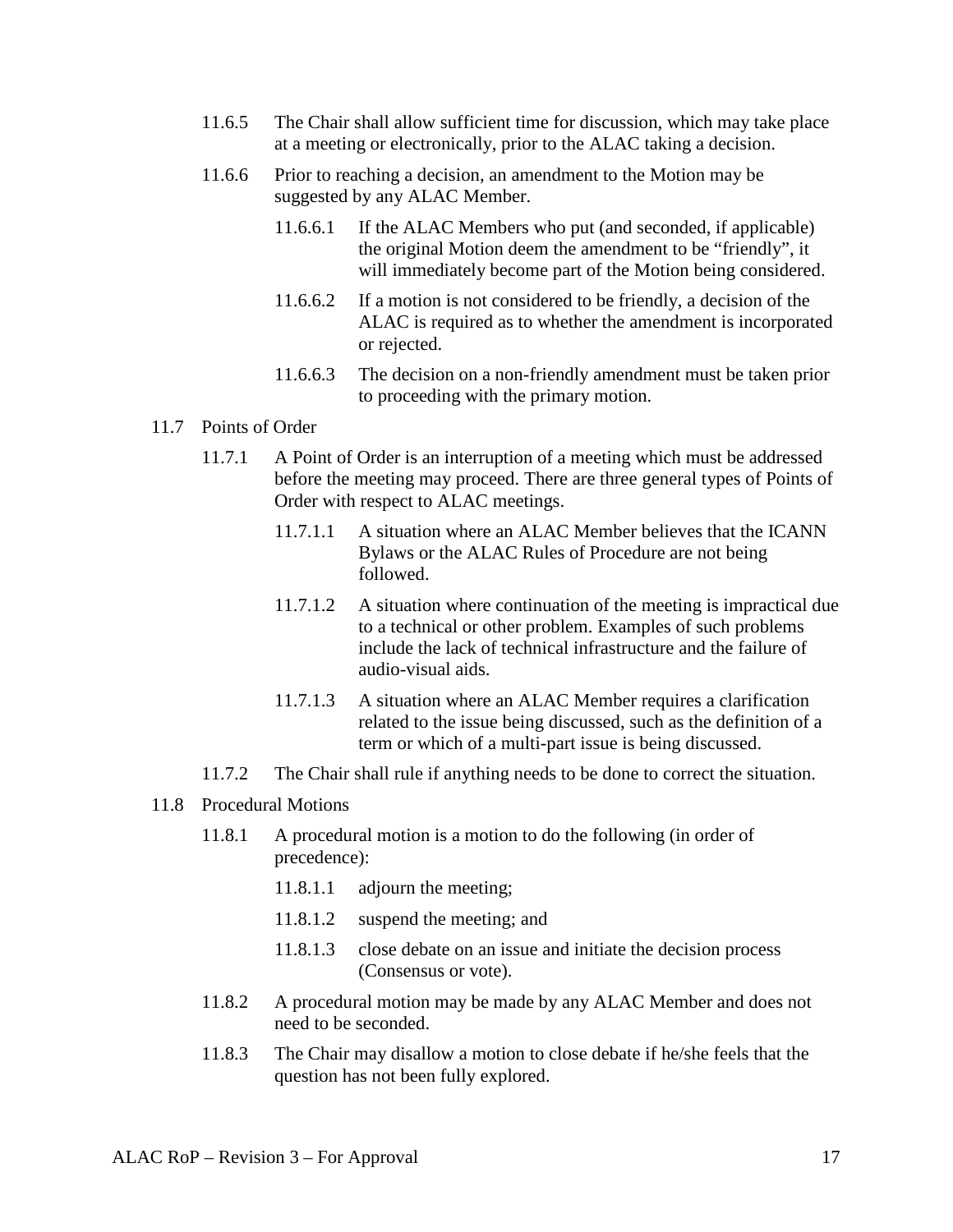- 11.8.4 Once a procedural motion is made and allowed by the Chair as per Paragraph 11.8.3, it must immediately be decided by either Consensus or vote.
- 11.8.5 Multiple procedural motions will normally be addressed in the order specified in Paragraph [11.8.1,](#page-16-0) but the Chair may alter that order of precedence.
- 11.9 Records of ALAC Meetings
	- 11.9.1 Records of ALAC meetings, whether in the form of formal "minutes" or less formal notes or meeting summaries, will at a minimum include:
		- 11.9.1.1 type of meeting, date, location (if face-to-face) and start and stop times;
		- 11.9.1.2 attendance including how a person joined (for instance in person or via teleconference);
		- 11.9.1.3 agenda, as amended during the meeting if applicable;
		- 11.9.1.4 decisions taken including method (vote or Consensus), record of how ALAC Members voted if a vote, and records of any abstentions or other remarks requested by ALAC Members;
		- 11.9.1.5 links to any media associated with the meeting (such as recordings, presentations); and
		- 11.9.1.6 any of the above may be omitted by decision of the ALAC if inclusion would violate confidentiality in any particular case.
	- 11.9.2 Records of meeting must be made available to ALAC Members by the earlier of: a) 30 days from the date of the meeting (or last date if the meeting spanned more than one day); or b) the posting of the final agenda for the following meeting.
	- 11.9.3 Records of meetings are deemed to be accepted 14 days after they are first distributed, or 14 days after the last correction is requested by an ALAC Member.

#### <span id="page-17-0"></span>**12. Decisions of the ALAC**

- <span id="page-17-1"></span>12.1 Consensus and Voting
	- 12.1.1 All face-to-face and teleconference decisions of the ALAC should preferably be made by Consensus, subject to several exceptions noted in these RoP. A Consensus decision is one supported by an overwhelming percentage of the ALAC, but need not be unanimous.
	- 12.1.2 When attempting to judge Consensus, the Chair will normally ask if there are any objections to the Motion or amendment being adopted. If the call for objections is made electronically, sufficient time should be allowed for ALAC Members to voice their objection.
	- 12.1.3 The Chair shall rule as to whether or not a Consensus has been reached.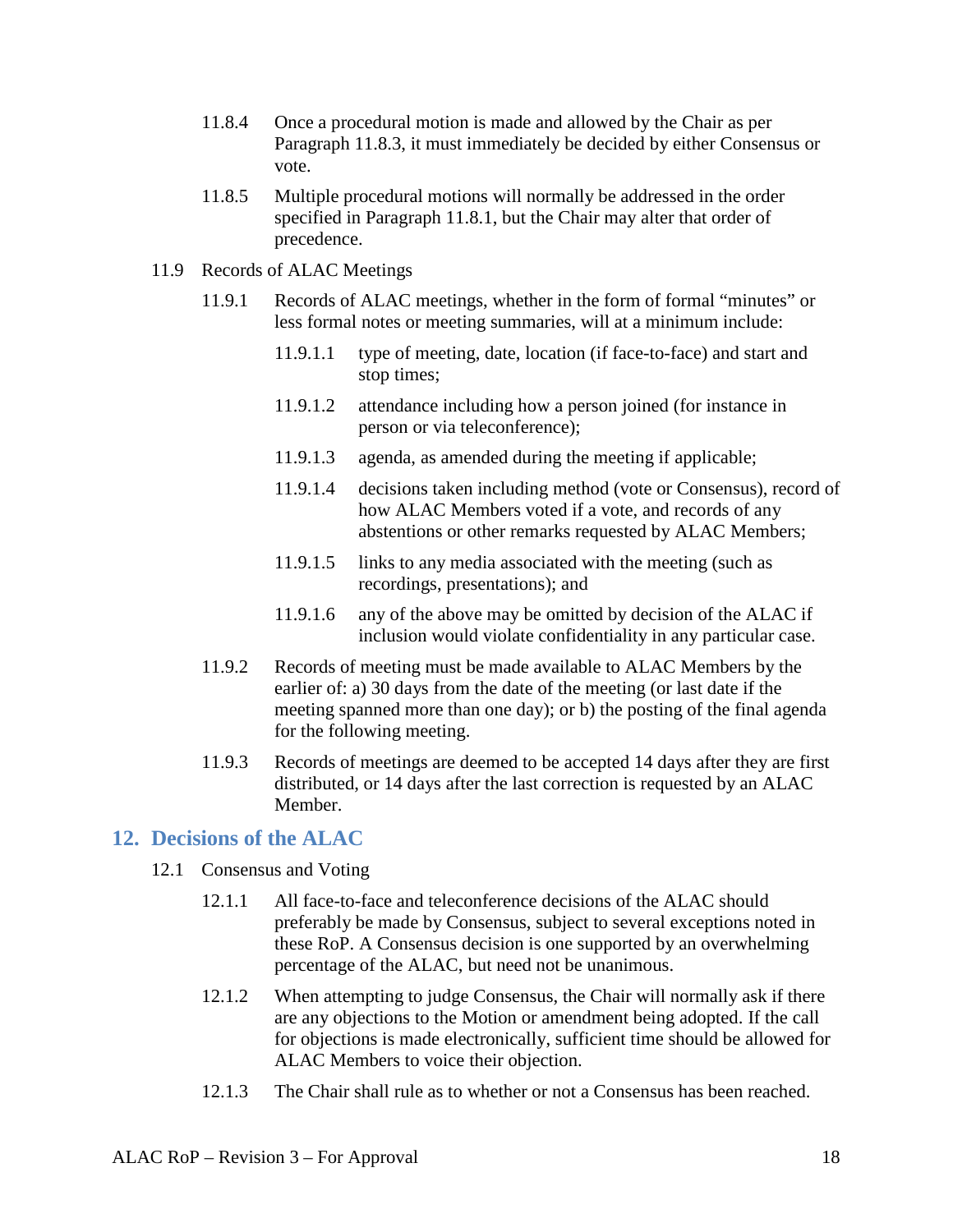- 12.1.3.1 As a "rule of thumb", Consensus is no less than 80% of the sitting ALAC Members.
- 12.1.4 All ALAC decisions will allow for abstentions, unless explicitly not allowed by a provision in these Rules of Procedure or by explicit decision of the ALAC.
- 12.1.5 Any ALAC Member may request that a formal vote be taken instead of the Chair judging whether Consensus has been reached. If such a vote is requested, the Chair may decide whether to hold the vote immediately or after additional discussion.
- 12.1.6 Any ALAC Member may request that a Consensus decision be verified by a formal vote and the outcome of such vote will replace the Consensus decision.
- 12.1.7 An ALAC Member who cannot be present for a vote, either cast in person or electronically, may arrange to have his/her vote cast by another ALAC Member according to rules governing Proxies in Paragraph [12.3.](#page-19-0)
- 12.1.8 An ALAC Member, who cannot be present for a decision made by Consensus, may arrange for another ALAC Member to represent him/her according to rules governing Proxies in Paragraph [12.3.](#page-19-0)
- <span id="page-18-1"></span>12.1.9 Any vote related to named individuals, whether in an election, appointment, recall or disciplinary action, will be held by secret ballot and the details of individual ALAC Member ballots must not be revealed.
- 12.1.10 How each ALAC Member votes must be recorded in the records of the ALAC unless the vote is held by secret ballot or unless the ALAC decides that a particular vote must be treated as confidential.
- 12.1.11 All ALAC Members will be given an opportunity to request that the meeting record indicate the rationale for their vote. ALAC Members who abstain shall explicitly be asked if they wish such a record to be made.
- 12.1.12 Any ALAC Member who does not support a Consensus position may request that their disagreement be noted in the records of the meeting.
- <span id="page-18-0"></span>12.1.13 For votes taken where the outcome is not needed immediately for a timesensitive reason, the Chair may decide to prolong the vote by keeping it open for no more than three days to allow for votes of those not at the meeting to be registered.
- 12.1.14 Votes held outside of formal meetings may be carried out using any method approved by the ALAC which may include:
	- 12.1.14.1 specialized web-based voting systems;
	- 12.1.14.2 e-mail, via Approved Distribution Lists; and
	- 12.1.14.3 telephone with ICANN Staff, the ALAC Chair or as otherwise specified by the ALAC Chair.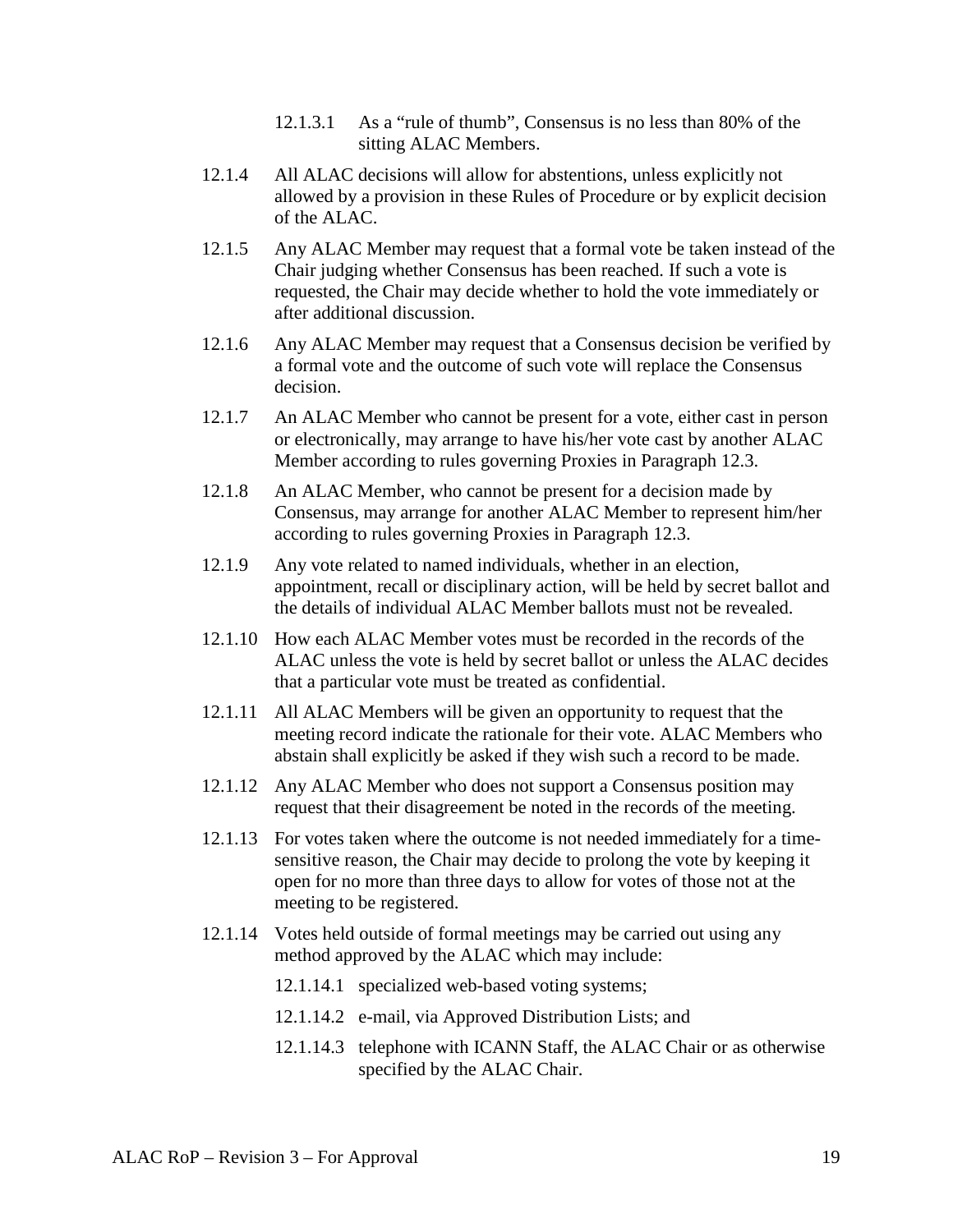- 12.1.15 Votes must be used in lieu of Consensus for:
	- 12.1.15.1 Election of the ALAC Chair.
	- 12.1.15.2 Approval or removal of an ALS.
	- 12.1.15.3 Any vote that must be held by secret ballot.
- <span id="page-19-1"></span>12.2 Evaluation of Vote Outcomes
	- 12.2.1 Subject to the terms of Paragraph [11.4](#page-14-1) requiring Quorum for all normal ALAC decisions, a vote is deemed to be successful if at least five ALAC Members cast a non-abstaining vote, and if the number of votes in favour is higher than the number of votes against. For a vote that explicitly requires a Super-majority, the number of votes cast in favour must be at least twice the number of votes cast against.
	- 12.2.2 Specific situations requiring a vote may use different evaluation processes which are explicitly included in the section specific to each situation. Examples of such situations are the election of the Chair, the recall of an ALT Member, and the removal of an ALAC Member.
	- 12.2.3 The ALAC may decide that, for a specific vote, a different threshold be required for a vote to be successful, but in no case shall the threshold be lower than the normal threshold specified in Paragraph [12.2.1.](#page-19-1)
	- 12.2.4 If a vote is taken which results in a tie, the Chair, by sole decision, may take any of the following actions:
		- 12.2.4.1 Call for additional discussion and then a new vote of the ALAC.
		- 12.2.4.2 Immediately call for a new vote of the ALAC.
		- 12.2.4.3 If the vote was part of a nomination and selection process, reopen the entire process.
		- 12.2.4.4 Cast an additional ballot to eliminate the tie. This option may be exercised only by the ALAC Chair.
- <span id="page-19-0"></span>12.3 Proxies
	- 12.3.1 If an ALAC Member is unable to participate in a decision of the ALAC, another ALAC Member (Proxy Holder) may hold a proxy to cast that vote on behalf of the first ALAC Member (Proxy Giver).
	- 12.3.2 If the details of a decision are known ahead of time, the Proxy Giver may instruct the Proxy Holder how to vote and the Proxy Holder is honour bound to follow those instructions. Such a Proxy is known as a Directed Proxy. The Proxy Holder may vote as he/she wishes if no specific instructions are given (an Undirected Proxy).
	- 12.3.3 An Undirected Proxy may be given to cover some or all votes to be held in a given meeting.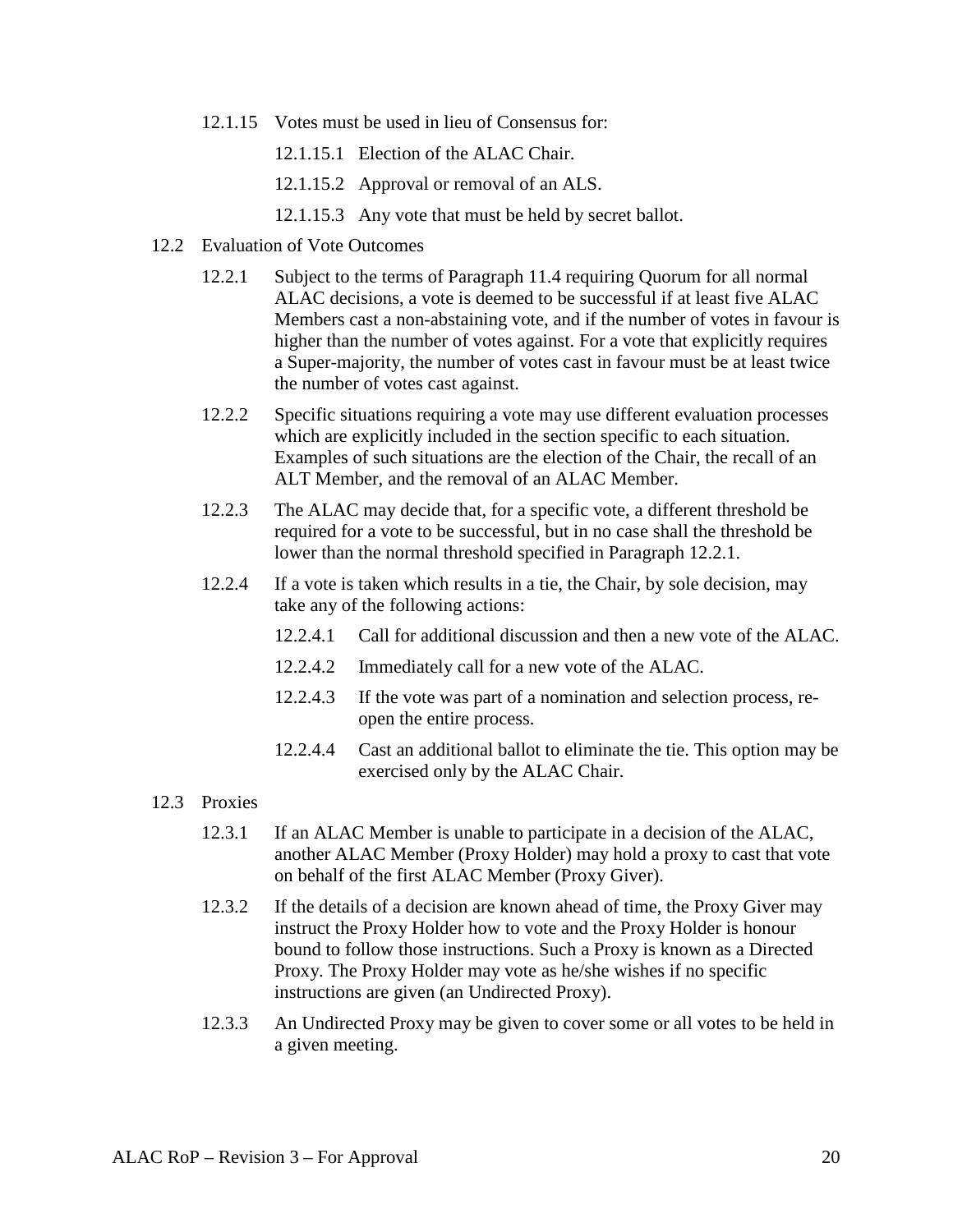- 12.3.4 An ALAC Member may receive Proxies from no more than two other ALAC Members.
- 12.3.5 If a Proxy Holder is not at the specified meeting, the Proxy will be given to the Chair of the meeting who may hold an unlimited number of such " $2<sup>nd</sup>$ " order" Proxies.
	- 12.3.5.1 A Proxy Giver may specify that the Proxy not go to the meeting Chair in the case of absence of the Proxy Holder.
- 12.3.6 Proxies, whether Directed or Undirected, do not alter the rules surrounding disclosure of how an ALAC Member votes. A Proxy Holder is honour bound not to publicly reveal the contents of the cast Proxy vote in the case of a secret ballot.
- 12.3.7 The ALAC will from time-to-time publish the details of how a Proxy is to be issued.
- 12.3.8 An ALAC Member who has a personal conflict of interest related to any decision may give an undirected proxy to another ALAC Member to allow the former ALAC Member's region to be fully present in the decision while not personally influencing the outcome.
- 12.3.9 The existence of any Proxy does not impact the rules for a meeting being quorate. A Proxy given by an ALAC Member does, however, cause that member to have been deemed present for the purposes of evaluating whether the decision honoured regional representation as specified in Paragraph [11.4.4.](#page-15-1)
- 12.3.10 All references to votes in Section 12.3 shall also apply to Consensus decisions.

#### <span id="page-20-0"></span>**13. Amendment of the Rules of Procedure**

- 13.1.1 A Motion to amend the Rules of Procedure must be made at least twentyone calendar days prior to a meeting at which the RoP are to be amended, or twenty-one calendar days prior to the date at which an electronic vote is to commence.
- 13.1.2 The text of the changes must be provided at the time the Motion is made.
- 13.1.3 Amendments are allowed, but any suggested amendments should preferably be made well in advance of the meeting or the planned vote commencement.
- 13.1.4 Approval of the modified Rules of Procedure requires a Super-majority vote of the ALAC.

#### <span id="page-20-1"></span>**14. ALAC Work Methods**

- 14.1 The ALAC will use a variety of work methods to accomplish its goals. These will include:
	- 14.1.1 Face-to-face meetings;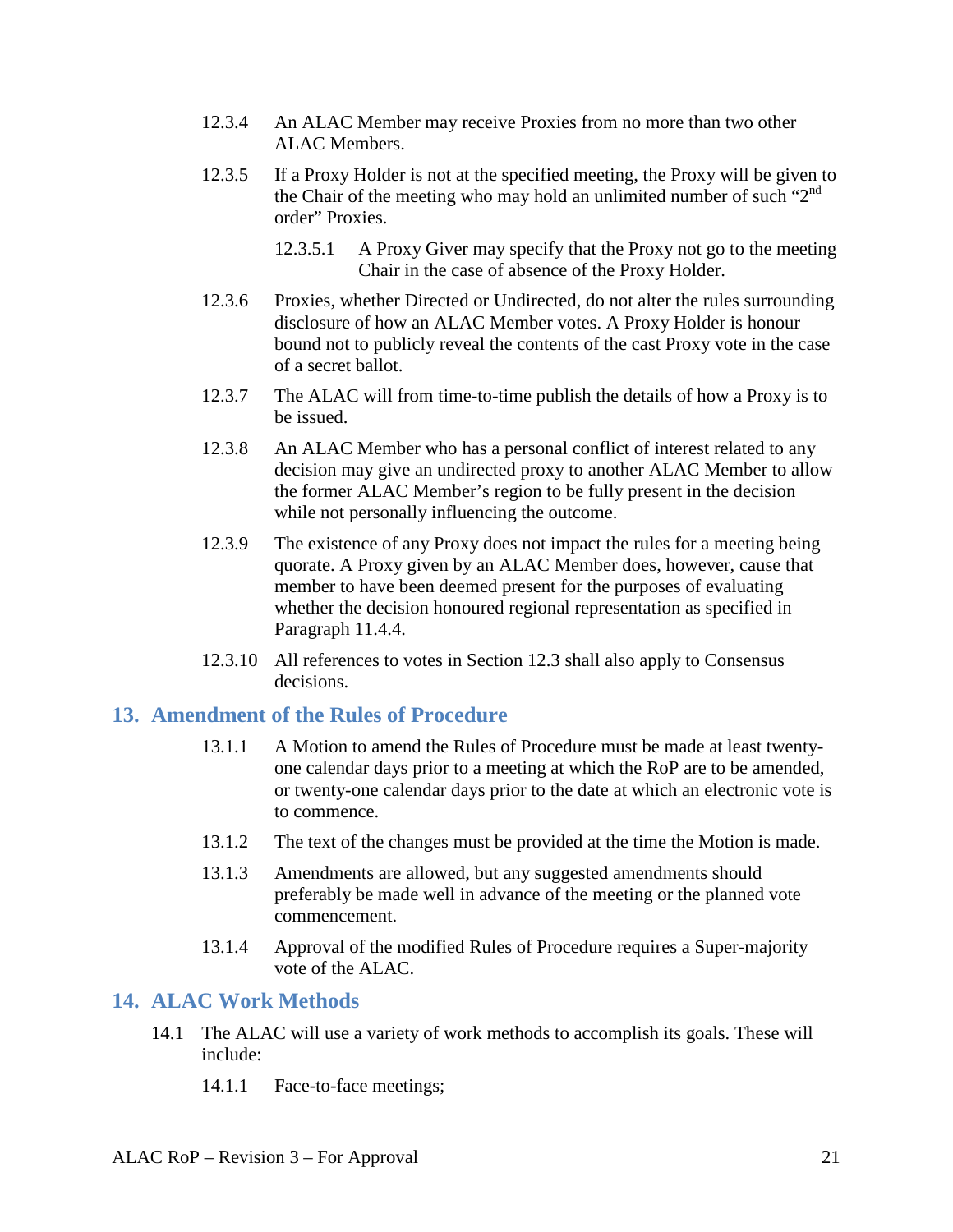- 14.1.2 Teleconferences;
- 14.1.3 E-mail;
- 14.1.4 Wikis;
- 14.1.5 Other methods that are deemed by the ALAC to be appropriate and generally accessible to its ALAC Members, Appointees, and members of the At-Large Community.

#### 14.2 E-mail

- 14.2.1 E-mail is a prime communication technology used by the ALAC.
- 14.2.2 The ALAC and At-Large will have a variety of e-mail mailing lists to allow easy communications amongst ALAC Members, Appointees, WT members, RALOs, and members of At-Large.
- <span id="page-21-0"></span>14.2.3 The ALAC will from time-to-time publish the ALAC E-mail Guide to ensure that these lists are used properly and have the correct membership. The Guide also specifies what e-mail lists or other mechanisms, known as Approved Distribution Lists are used in relation to communications required in these RoP.
- 14.2.4 Most At-Large mailing lists are archived and viewable by the public. The ALAC E-mail Guide will identify which lists are public and which are not.
- 14.2.5 Communication by electronic mail will be considered equivalent to any communication otherwise required to be in writing. The ALAC shall take such steps as it deems appropriate under the circumstances to assure itself that communications by electronic mail are authentic.

#### <span id="page-21-1"></span>14.3 Work Teams

- 14.3.1 Much of the work of the ALAC will be carried out through Work Teams (WT). Examples of WTs include but are not limited to:
	- 14.3.1.1 ALAC Sub-committees, standing or ad hoc;
	- 14.3.1.2 Drafting Teams;
	- 14.3.1.3 Working Groups.
- 14.3.2 When the ALAC establishes a WT it must set out the following:
	- 14.3.2.1 terms of reference or charter:
	- 14.3.2.2 expected outcomes if applicable;
	- 14.3.2.3 method of selection of membership, including whether the membership is confined to ALAC Members, is to include balanced RALO or regional representation, or is generally open;
	- 14.3.2.4 identification of the WT chair or how the chair is to be selected; and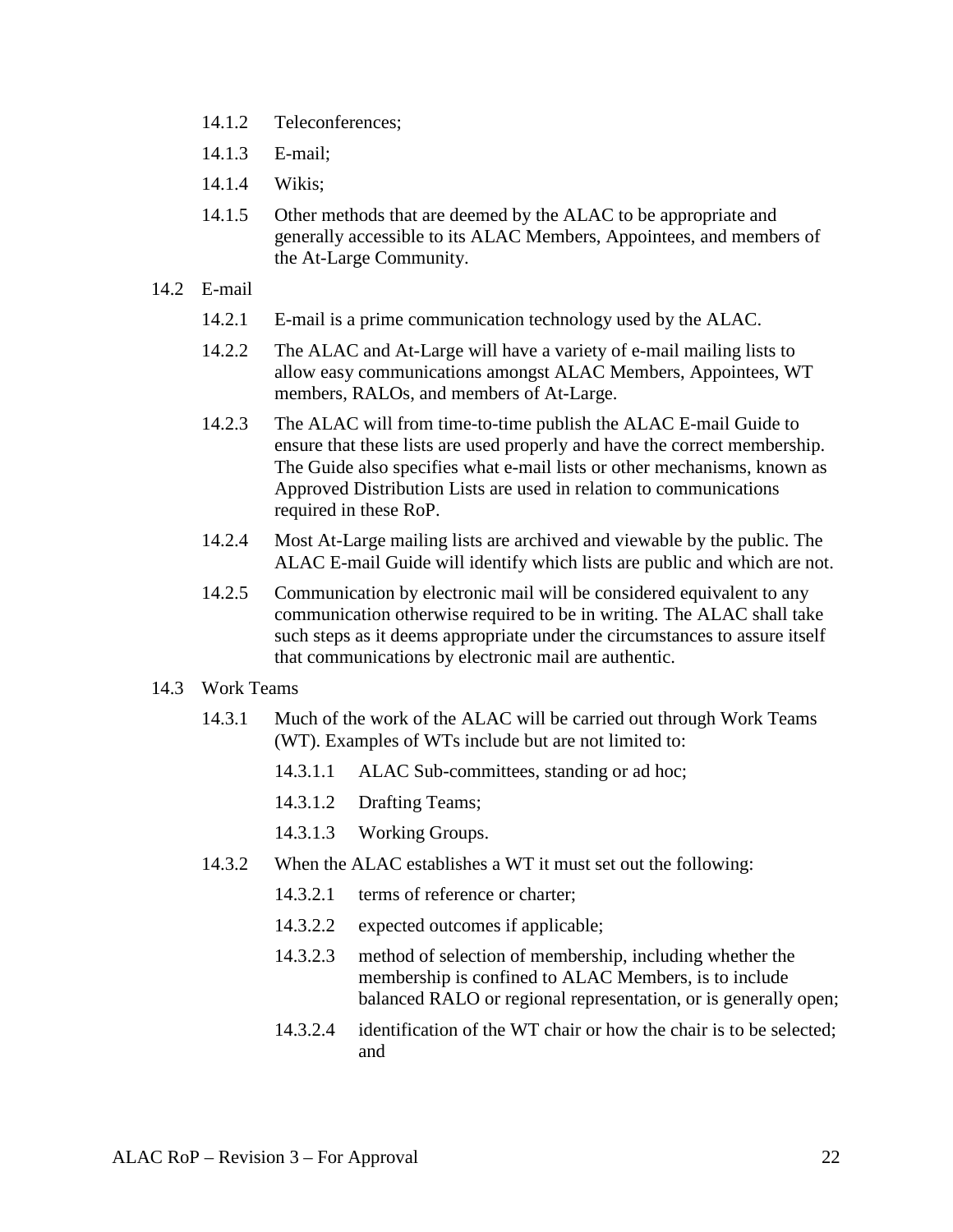- 14.3.2.5 whether the WT is ongoing or established only until completion of its terms of reference.
- <span id="page-22-1"></span>14.4 Code of Conduct
	- 14.4.1 All ALAC Members, Appointees and At-Large participants shall adhere to the ICANN Expected Standards of Behavior ( https://www.icann.org/resources/pages/expected-standards-2012-05-15-en) in all of their ICANN-related activities.
	- 14.4.2 ALAC Members, Appointees and At-Large participants must always behave in a professional manner and treat all ICANN participants and ICANN staff with respect, whether in person, on teleconferences, via email, or through other electronic work methods. Examples of inappropriate behaviour include but are not limited to postings or other actions: a) used to abuse, harass, stalk, or threaten others; or b) that are libellous, knowingly false, ad hominem, or misrepresent another person.
	- 14.4.3 ALAC and At-Large meetings and electronic communications are largely in support of ALAC activities.
	- 14.4.4 Most ALAC and At-Large meetings and electronic communications are open, archived and viewable by the public. Care must be taken so as to not violate any obligations of confidentiality or violate the privacy of others.
- 14.5 All ALAC meetings are conducted in English and most documents associated with the ALAC and ICANN are produced solely in English. As such, all ALAC Members must have a suitable level of spoken and written English proficiency. Simultaneous interpretation and translation from and into other languages may be provided to the extent possible and practical, where there is sufficient demand and subject to ICANN policy and funding. WT meetings are generally conducted only in English, but consideration may be given to interpretation subject to the same guidelines as for ALAC meetings.

#### <span id="page-22-0"></span>**15. At-Large Structures**

- 15.1 The ALAC shall, subject to review by the RALOs and the ICANN Board, set procedures to certify and decertify At-Large Structures.
- 15.2 Detailed procedures are set forth in the Adjunct document "At-Large Structure Framework".
- 15.3 The "At-Large Structure Framework" shall be deemed to be an integral part of these Rules of Procedure.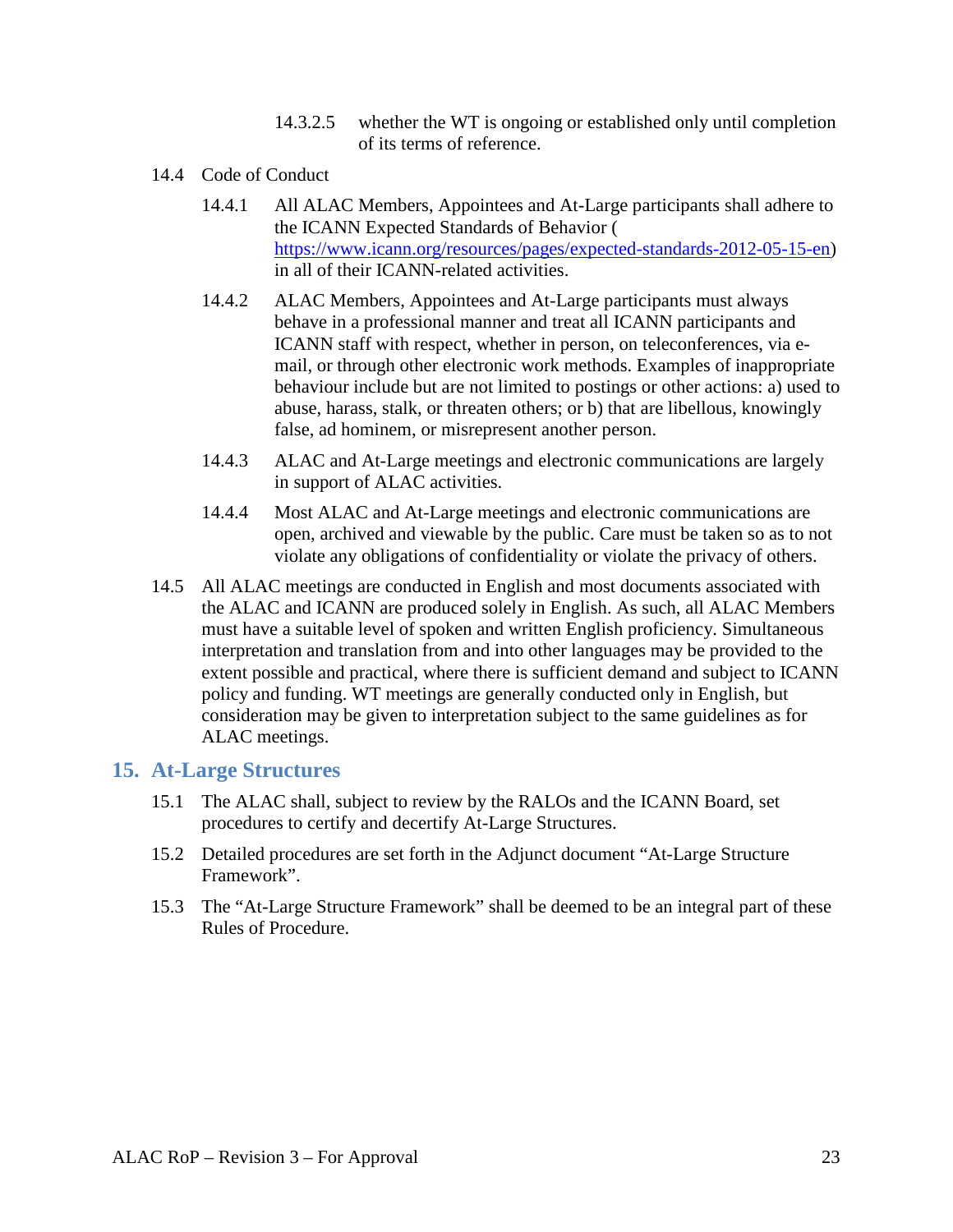# <span id="page-23-0"></span>**Section D. Selections, Elections and Appointments**

#### <span id="page-23-1"></span>**16. General Provisions**

- 16.1 According to the ICANN Bylaws, the ALAC Chair has to be formally elected. Other selections and appointments can be made by Consensus, but failing that, elections can always be used as a last resort.
- 16.2 Elections and selections can take place by electronic mail, online ballot, written ballot, or any other convenient and accurate means that are deemed to provide appropriate degree of confidentiality.
- 16.3 If, following the close of the acceptance period or after all nominations have been accepted, there is only one candidate for a given position, or if as the process continues one or more candidates withdraw leaving only one remaining candidate, the sole candidate will be declared the winner by acclamation without the need for a decision of the ALAC.

# <span id="page-23-2"></span>**17. Procedures for the Election of Chair and Selection of the ALAC Leadership Team**

- <span id="page-23-4"></span><span id="page-23-3"></span>17.1 Ordinary Chair Elections
	- 17.1.1 Ordinary elections of the ALAC Chair shall be held so as to have the new Chair selected prior to the start of the AAGM. The selection should preferably be completed at least three weeks prior to the start of the AAGM to allow for the orderly selection of the rest of the ALAC Leadership Team.
	- 17.1.2 The time schedule of the election process must take into account a possible run-off election.
	- 17.1.3 The Chair/Staff shall send via Approved Distribution Lists a Selection Call for the ALAC Chair, giving the schedule and modalities of the election process and requesting nominations (including self-nominations) by ALAC Members. The Selection Call will allow at least fourteen days for nominations.
	- 17.1.4 The requirements to be met by nominees for Chair are listed in Paragraph [5.](#page-6-2)
	- 17.1.5 A nominee must send a message of acceptance to the same list on which nominations were solicited within seven days of the close of nominations. The acceptance should be sent via Staff if the nominee does not have sending privileges to that list. An ALAC SoI must be completed prior to the close of the acceptance period if the nominee does not already have one.
	- 17.1.6 The Chair/Staff shall post to the Approved Distribution Lists a Selection Summary of all valid nominations for Chair, announcing the detailed election process after the deadline for nomination acceptance has passed.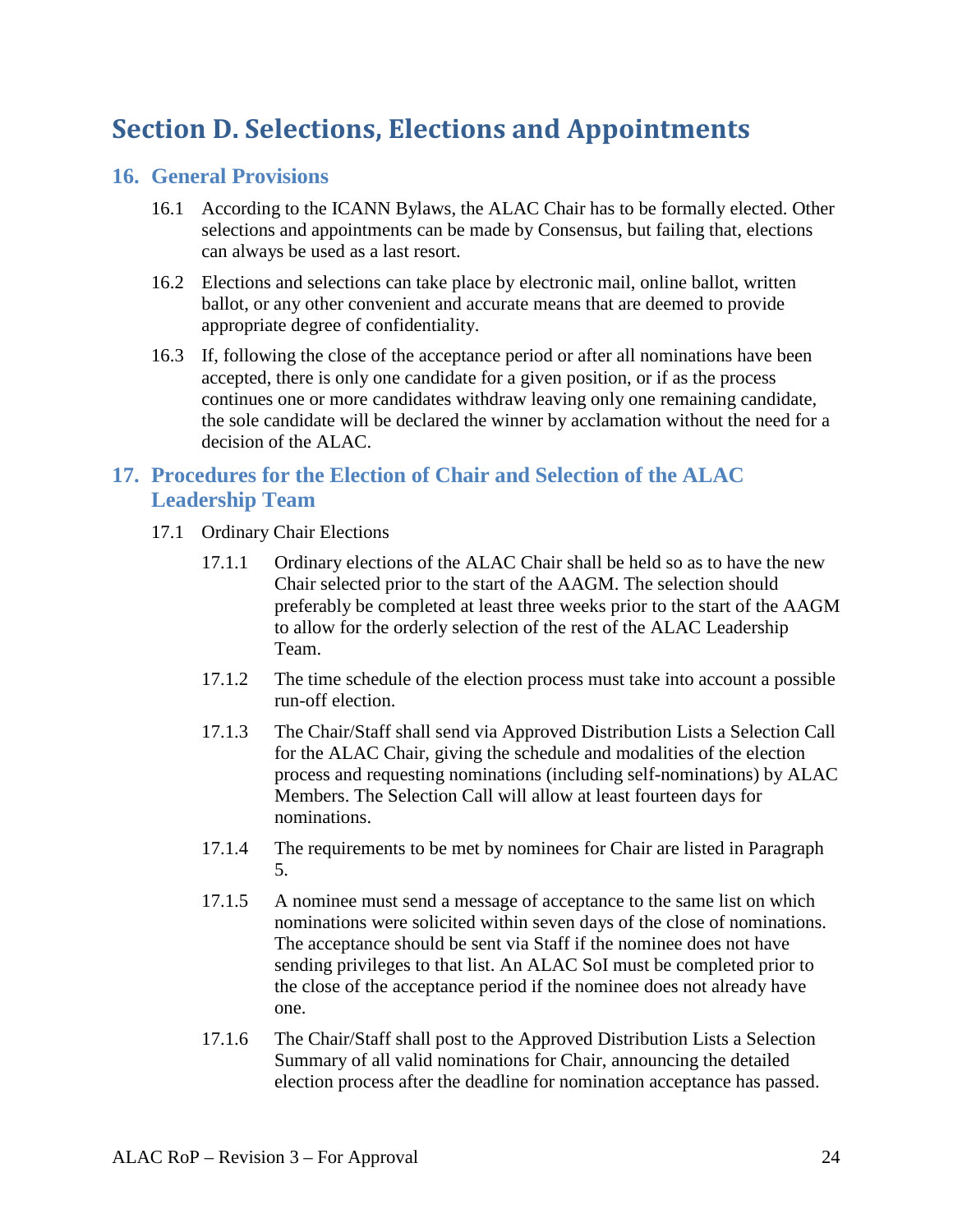- 17.1.7 Nominations will then be discussed on the Approved Distribution Lists, conference calls or other electronic or face-to-face meetings as appropriate.
- 17.2 Determination of winner

The following steps must be carried out in the specified order until a winner is declared or the election process is restarted with a new vote or Selection Call:

- 17.2.1 The winning candidate must receive votes from a majority of the sitting ALAC Members.
- 17.2.2 If the number of abstentions constitutes the majority of the sitting ALAC Members, the entire election process must be re-started with a Selection Call.
- 17.2.3 If the number of votes minus the number of abstentions does not constitute majority of the sitting ALAC Members, the vote must be re-run with the same slate of candidates. This may be done only once per Selection Call. If the situation occurs more than once, the entire election process must be restarted with a Selection Call.
- 17.2.4 In situations where there are more than two candidates:
	- 17.2.4.1 If all candidates receive the same number of votes, the vote must be re-run with the same slate of candidates. This may be done only once for a given set of candidates per Selection Call. If the situation occurs more than once, the entire election process must be re-started with a Selection Call.
	- 17.2.4.2 Drop the candidate placing last. If there is a tie, drop all candidates with the lowest number of votes. Re-run the vote with the remaining candidates.
- 17.2.5 If there are two candidates and both receive an equal number of votes, rerun the vote with the same slate of candidates. This may be done only once per Selection Call. If the situation occurs more than once, the entire election process must be re-started with a Selection Call.
- 17.3 Ordinary ALAC Leadership Team selections
	- 17.3.1 Ordinary selections of the ALT Members will be held in connection with the AAGM.
	- 17.3.2 The incoming Chair must be selected prior to the initiation of the selection process for the other ALT Members.
	- 17.3.3 The Chair/Staff shall send via Approved Distribution Lists, a Selection Call for the ALT Members identifying the positions to be filled, giving the schedule and modalities of the selection process and requesting nominations (including self-nominations) by ALAC Members. The Selection Call will allow at least seven days for nominations.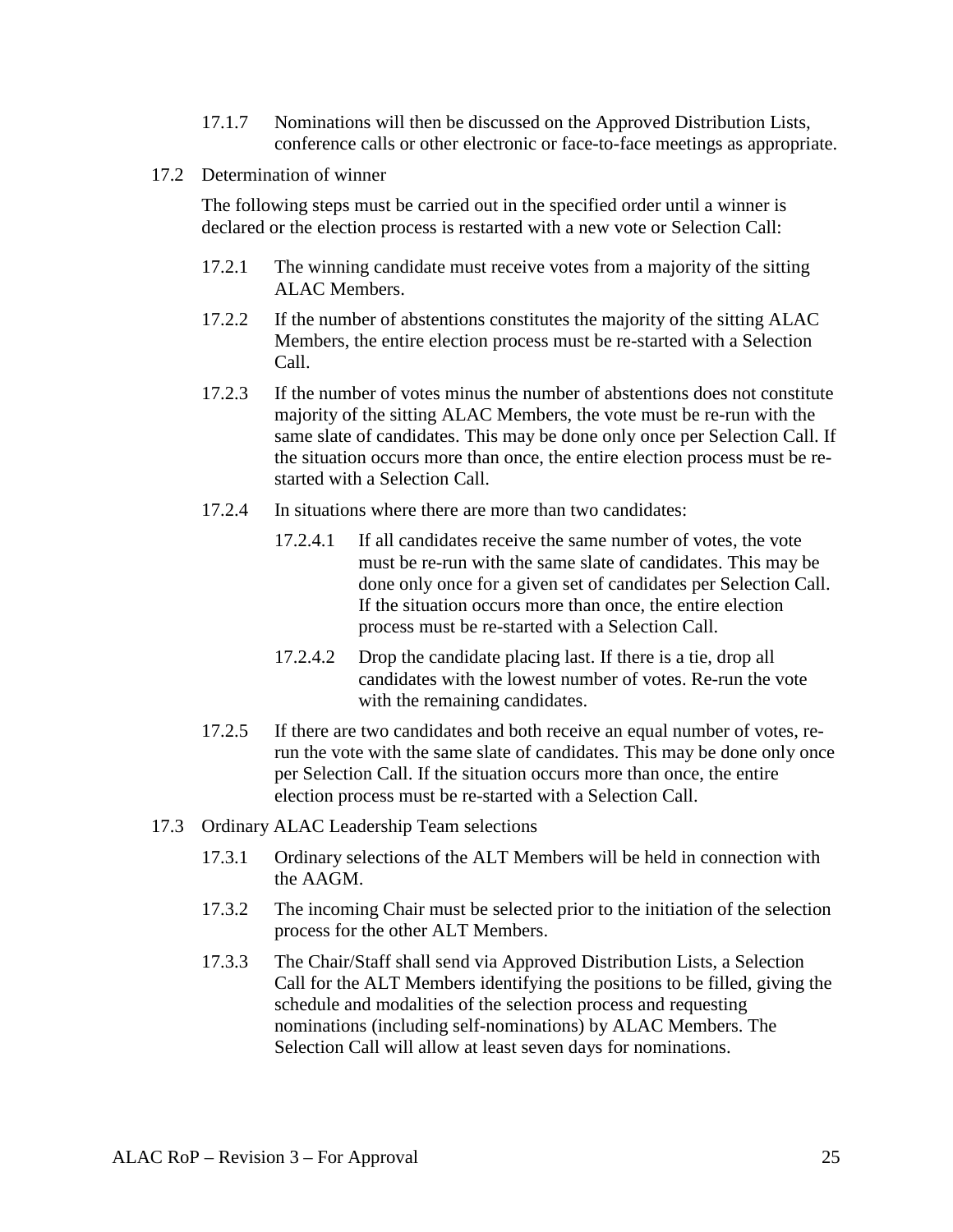- 17.3.4 The requirements to be met by Leadership Team nominees are listed in Paragraph [6.](#page-9-0)
- 17.3.5 A nominee must send a message of acceptance to the same list on which nominations were solicited within seven days of the close of nominations. The acceptance should be sent via Staff if the nominee does not have sending privileges to that list. An ALAC SoI must be completed prior to the close of the acceptance period if the nominee does not have one.
- 17.3.6 The selection of the ALT Members (excluding the Chair) shall be carried out prior to or during the AAGM using the standard ALAC process of Consensus if possible, and barring that, by secret ballot. If a vote is required for any position, the winner requires a majority of votes as per standard ALAC voting methodology. A voting method incorporating instant runoff may be used if deemed necessary. There must be no more than one person selected from each of the regions not represented by the Chair.
- 17.4 Extraordinary selections, elections and appointments
	- 17.4.1 Extraordinary selections may be held, at the discretion of the ALAC, if for any reason a vacancy arises outside the normal election cycle, and an ALT position (including the Chair) becomes available.
	- 17.4.2 When such an extraordinary selection is to occur, the Chair/Staff shall send via Approved Distribution Lists, a Selection Call for filling the open position for the remainder of the ordinary term, asking for nominations by a fourteen day deadline or sooner if warranted by special circumstances. Nominations may only be made by sitting ALAC Members. The Selection Call should allow for nominations to be accepted within seven days of the nomination.
	- 17.4.3 If the position of Chair is the vacancy being filled, nominations may be for ALAC Members from any region.
	- 17.4.4 If the position of one of the other Members of the Leadership Team is being filled, nominations may only be for an ALAC Member from the region represented by the previous incumbent.
	- 17.4.5 Only sitting ALAC Members are eligible and entitled to vote.
	- 17.4.6 Within seven days of the nominations deadline, the Chair shall post to the Approved Distribution Lists a Selection Summary" of all valid nominations, announcing the date, time and modalities of the selection and specifying the term of the appointment.
	- 17.4.7 If the Chair is being elected, and the incoming Chair is from different region than the Chair previously in office:
		- 17.4.7.1 the existing ALT Member from the region represented by the new Chair must step down; and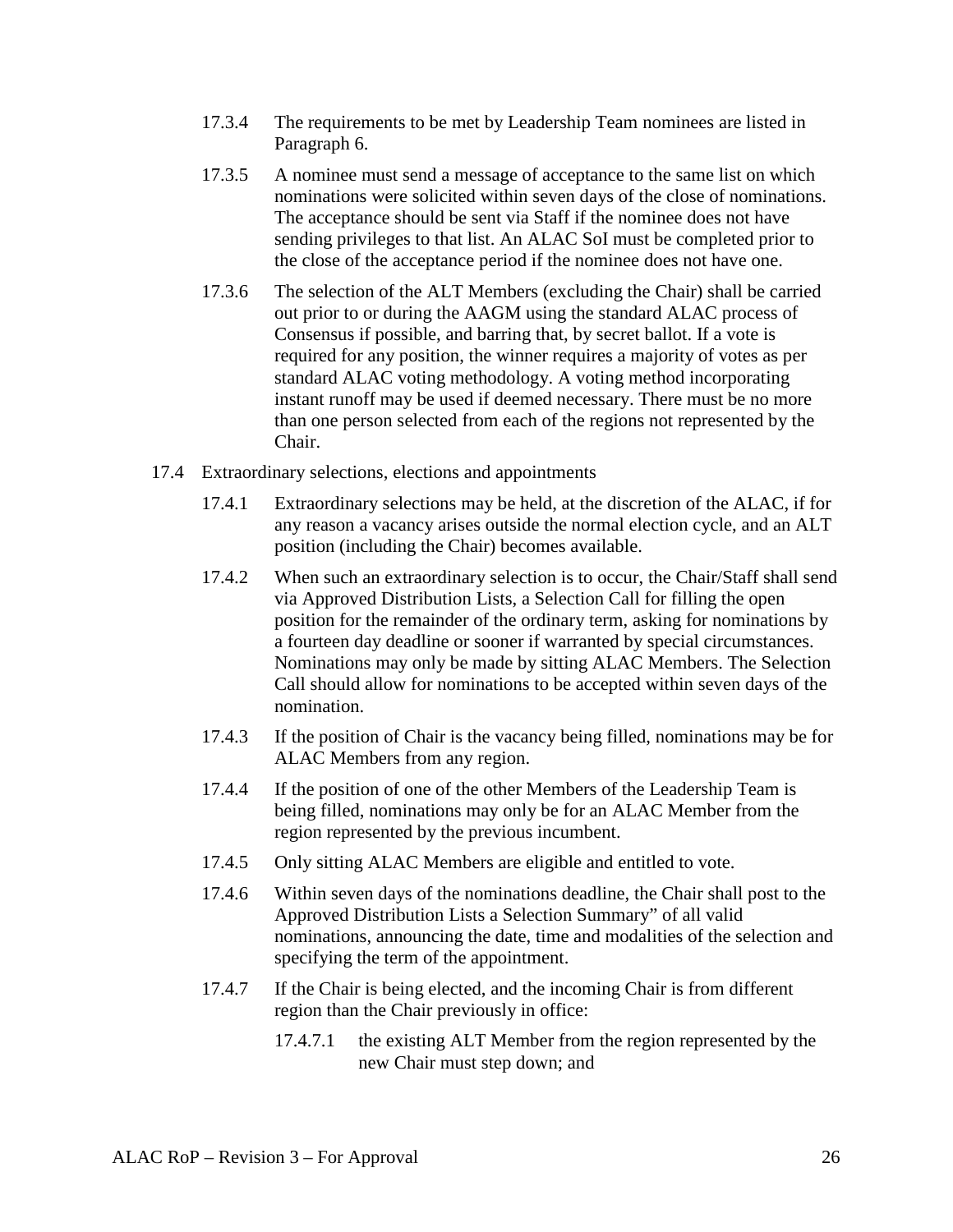17.4.7.2 a new ALT Member from the region represented by the former Chair must be selected.

#### <span id="page-26-0"></span>**18. Procedures for Other Appointments**

- 18.1 Appointments of At-Large Appointees to various bodies both inside and outside of ICANN will be made by the ALAC. Such appointments will normally be initiated by a call for volunteers, posted by the Chair/Staff to the Approved Distribution Lists, and on other lists if appropriate, allowing at least seven days for people to volunteer. The decision regarding appointments is typically made via Consensus. However, the Chair will initiate a secret ballot to determine which candidate is to be appointed if Consensus cannot be reached or if this is requested by any ALAC Member.
- 18.2 By the decision of the ALAC, a current Appointee who is willing to continue in that role may be reconfirmed instead of initiating a new selection process.
- 18.3 In the case of selections requiring complex criteria evaluation, the ALAC may choose to form a sub-committee to carry out the analysis and to make recommendations to the ALAC based on that analysis.
- 18.4 For situations where the ALAC is not empowered to make appointments but rather to endorse one or more candidates, essentially the same process as described here for appointments should be used, but with the outcome being an endorsement.
- 18.5 ALAC Representatives to the ICANN Nominating Committee, one from each ICANN region, will be selected by the ALAC in consultation with the RALOs.

## <span id="page-26-1"></span>**19. Procedures for Making the Selection to fill Seat 15 on the ICANN Board**

This section describes the process by which a Board member is selected by the At-Large Community to fill the Board seat referred to as Seat 15 within the ICANN Bylaws. The process is carried out by the ALAC in conjunction with the RALOs.

- 19.1 The timing of the process described in this section must meet the ICANN Bylaw Article VI, Section 8 (1.f) and 8 (4) requirement to provide written notice of the person selected to the Secretary of ICANN no later than six months before the conclusion of ICANN's annual meeting in 2014 and each ICANN annual meeting every third year after 2014.
- 19.2 The ALAC shall name a Board Member Selection Process Committee (BMSPC) which shall oversee the entire selection process including the election culminating the process but excluding those responsibilities specifically retained by the ALAC or given to the Board Candidate Evaluation Committee. The composition of the BMSPC will be regionally balanced and the committee will be populated with two representatives of each region selected by both the ALAC and the RALOs plus a chair selected by the ALAC. For each region, one Alternate member will be selected who can replace a member from the same region who for whatever reason is not able to fully participate and such replacement will be at the sole discretion of the BMSPC Chair in accordance with BMSPC guidelines.
	- 19.2.1 The BMSPC, among its other responsibility, will ensure that there is adequate opportunity for the electorate to interact with the candidates.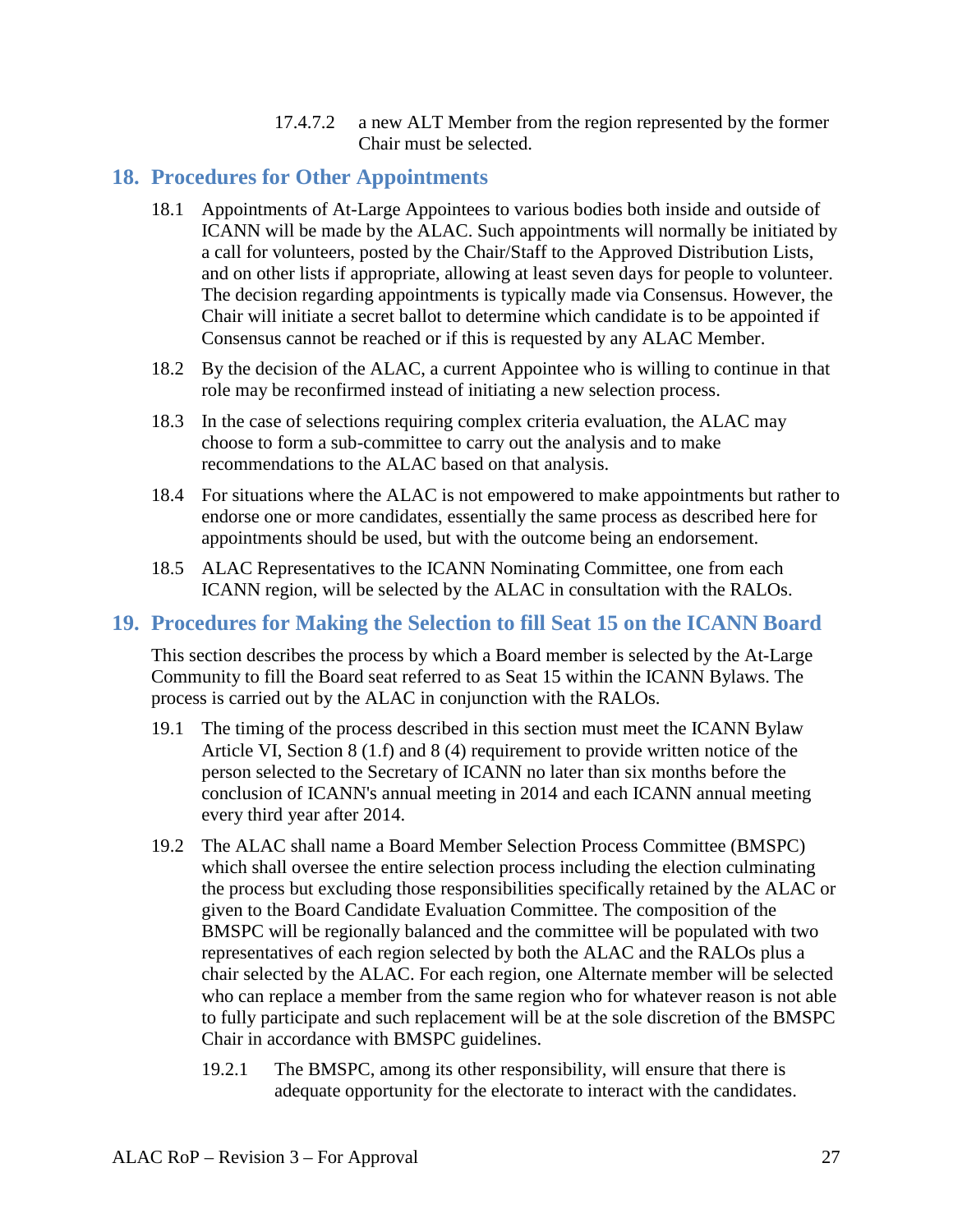- 19.2.2 The BMSPC Chair will take best efforts to make decisions by consensus, but has sole discretion to decide decisions of the BMSPC in the absence of consensus or when time does not permit consultation.
- 19.3 The ALAC shall name a Board Candidate Evaluation Committee (BCEC) to compile an initial slate of candidates for election to Seat 15. A new BCEC consisting of two delegates selected by each of the RALOs plus a chair selected by the ALAC will be convened for each Board seat selection process. Each RALO shall also select an Alternate member who can replace a member from the same region who for whatever reason is not able to fully participate and such replacement will be at the sole discretion of the BCEC Chair in accordance with BCEC guidelines.
- 19.4 The task of the BCEC is to identify applicants who would each make an excellent Board Director.
	- 19.4.1 Applicant selected by the BCEC must meet the criteria specified in the ICANN Bylaws Article VI, Section 3 [\(http://www.icann.org/en/about/governance/bylaws#VI-3\)](http://www.icann.org/en/about/governance/bylaws#VI-3). These criteria include but are not limited to being: a) accomplished persons of integrity, objectivity, and intelligence, with reputations for sound judgment and open minds, and a demonstrated capacity for thoughtful group decision-making; and b) persons with an understanding of ICANN's mission and the potential impact of ICANN decisions on the global Internet community, and committed to the success of ICANN. Moreover, the Director selected by the At-Large Community must understand the mission of At-Large and the needs of the global community of Internet end users.
	- 19.4.2 The BCEC shall clearly publish Director eligibility requirements and expectations.
	- 19.4.3 If the BCEC requests that candidates provide references, the eligibility rules for such references will be published.
	- 19.4.4 The BCEC will publish to what extent the candidate information it receives will be kept confidential and if applicable, what and how parts may be published or otherwise distributed outside of the BCEC
- 19.5 No member of the electorate (Paragraph [19.10\)](#page-28-0) may simultaneously serve as a member of the BCEC.
- 19.6 The BCEC shall solicit Expressions of Interest (EoI) and only those submitting such EoIs may be considered by the BCEC. No person who is or was a member of the current BMSPC or BCEC may submit an EoI to that BCEC.
- 19.7 Further details related to BMSPC and BCEC operations and requirements can be found in the At-Large Board Member Selection Implementation Adjunct Document.
- 19.8 The BMSPC and the BCEC operating procedures and guidelines must be published and must be approved by the ALAC.
- 19.9 Final Candidate List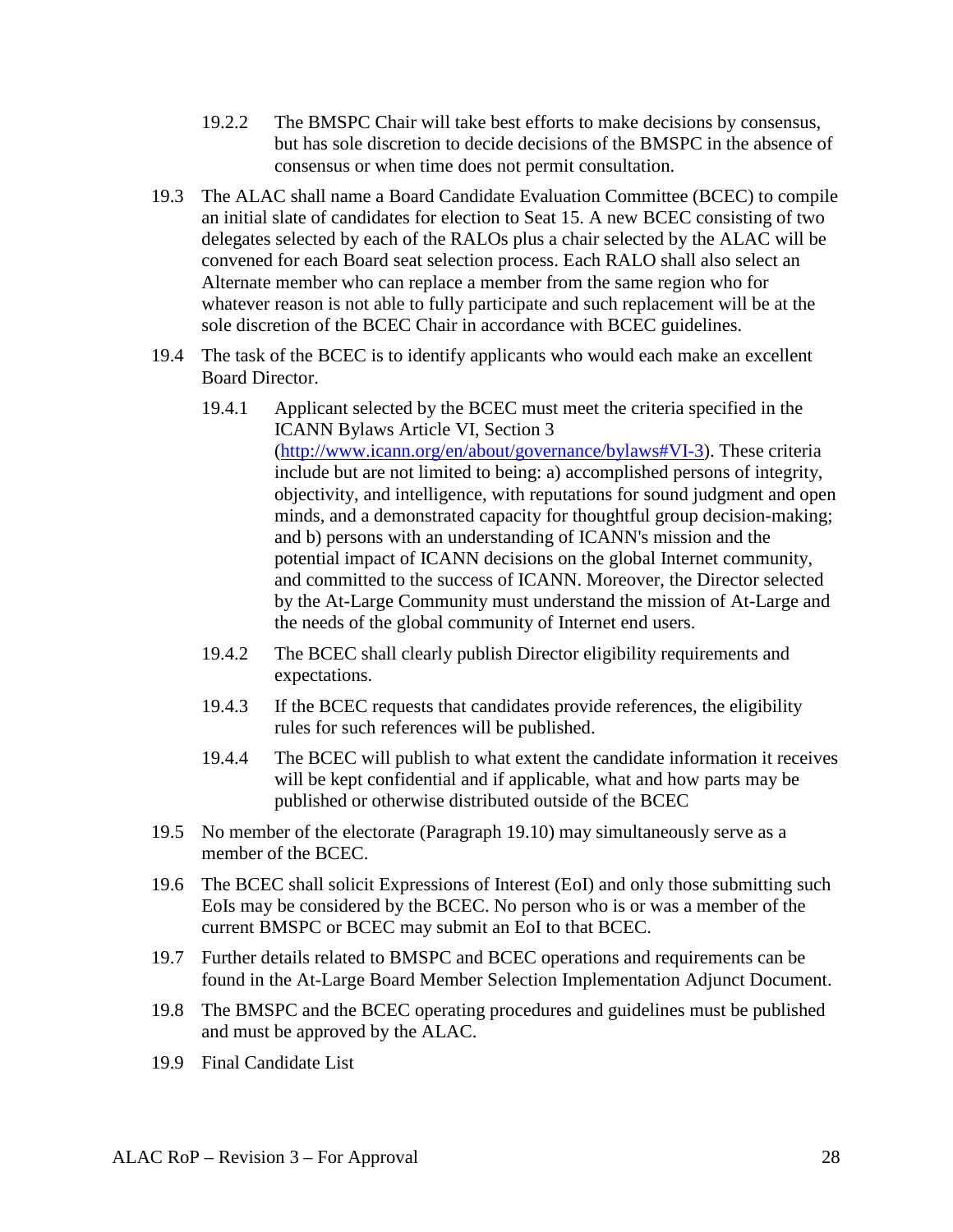- 19.9.1 Following the publication of the BCEC slate of candidates, RALOs have an opportunity to suggest adding candidates to that list. The timetable should allow for consultations and outreach both within and among RALO's.
- 19.9.2 RALOs can only suggest candidates who had previously submitted an EoI to the BCEC during the current selection process.
- 19.9.3 Candidates will be added only if they receive support through a formal vote of at least three of the five RALOs, each RALO voting according to its respective rules.
- <span id="page-28-0"></span>19.10 The electorate for the final election will be the fifteen ALAC Members plus the five RALO chairs.
	- 19.10.1 If a member of the electorate is a candidate, the RALO for his/her region will name a replacement for the purposes of the vote. This replacement must be approved by vote of the RALO according to its rules. If multiple electors must be replaced, the RALO shall identify which replacement serves in place of each replaced elector. Replacement electors retain that responsibility for the duration of the election.
	- 19.10.2 If any ALAC seat is vacant at the time of the election, the RALO for the region represented by that seat will name a replacement for the purposes of the vote. This replacement must be approved by vote of the RALO according to its rules.
	- 19.10.3 If a vote of a RALO Chair is to be directed by RALO membership, that decision and the nature of the direction require vote(s) of the RALO according to its rules.
	- 19.10.4 ALAC Members, or any individual selected to replace an ALAC Member for the purposes of the vote, are encouraged to consult with the RALO from their region, but voting will however be undirected and votes must be confidentially cast in what the ALAC Member believes to be in the best interests of At-Large, the ALAC and ICANN.
	- 19.10.5 If an elector for any reason knows that they will not be able to cast a vote through any of the approved methods, the elector may name someone to act as their proxy by informing the Chair of the BMSPC and At-Large Staff. That person may only cast a vote as explicitly directed by the elector.
- 19.11 Voting Process
	- 19.11.1 All votes must be by secret ballot. Votes may be cast electronically, in person, telephonically or some combination thereof. For votes cast in person or telephonically, the services of a trusted third party will ensure the secrecy of the ballot.
	- 19.11.2 If there is only one candidate on the Final Candidate List, that candidate will be acclaimed the winner.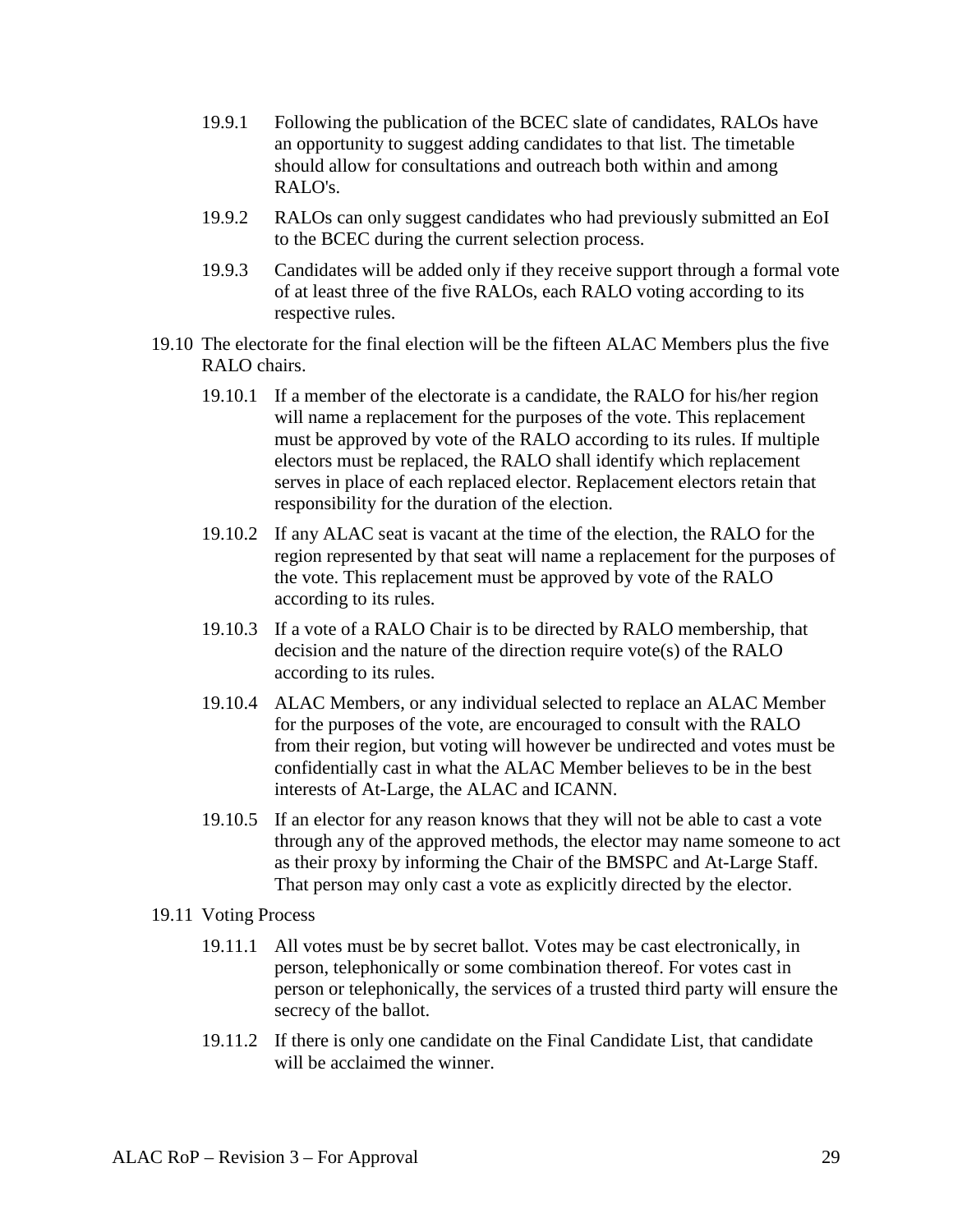- 19.11.3 If there are more than three candidates on the Final Candidate List, the first vote of the electorate will use a form of Single Transferable Vote  $(STV)^1$  $(STV)^1$  method that will allow the three most preferred candidates to be selected. If, in the process of this STV, one candidate receives more than 50% of the first preference votes cast, that candidate will be declared the winner. The detailed vote results, along with intermediate results if there were multiple eliminations in the STV must be announced once this round is completed. For avoidance of doubt, if a random selection is required at any stage to eliminate a candidate, the voting system internal random selection will be used.
- <span id="page-29-0"></span>19.11.4 When there are three candidates remaining, there will be a vote of the electorate. Should one candidate receive more than 50% of votes cast, that candidate will be declared the winner. If not, the candidate with the least votes will be removed. If there is a tie for last position, and if sufficient time remains, the BMSPC will have a run-off election among the tied candidates. This can be done just once in any given step of the process. Detailed vote results will be announced at the completion of the vote.
- <span id="page-29-1"></span>19.11.5 When there are two candidates remaining, there will be a vote of the electorate. Should one candidate receive greater than 50% of votes cast, that candidate will be declared the winner. If there is a tie, and if sufficient time remains, the BMSPC will run the tied election over again in case voter positions have changed. Detailed vote results will be announced at the completion of every vote.
- 19.11.6 If there is no time to have the run-off election in as called for in [19.11.4,](#page-29-0) to run the tied election over again as called for in [19.11.5](#page-29-1) or if after the second vote there is still a tie, a random selection by a method determined in advance by the BMSPC will be used to identify the candidate to be removed. Such method will be one that does not rely on trusted agents but can be independently verified.
- 19.11.7 If multiple voting rounds are necessary and if the schedule permits, time should be allowed for discussion and consultation between rounds.
- 19.12 The ALAC shall preserve documents of the ALAC and ALAC Board Selection Design Team giving the history of the creation of this selection process to ensure that the process history is not lost despite volunteer and staff turnover and the infrequency of At-Large Board Member selections. The operating procedures and other non-confidential documents of the BMSPC (and its predecessor committee) and the BCEC operating procedures should likewise be preserved.

<span id="page-29-2"></span> $<sup>1</sup>$  In this voting method, each elector orders the candidates and those less preferred are dropped, one by one until</sup> there are just three candidates left. If a candidate is dropped, the next preferred preference on each ballot is promoted. Thus if an elector choses candidate C as their  $1<sup>st</sup>$  preference, and candidate C is dropped, the elector's  $2<sup>nd</sup>$ preference is used. In the case of ties to be dropped, the candidates overall vote preference is used to determine who drops, and failing that, random selection.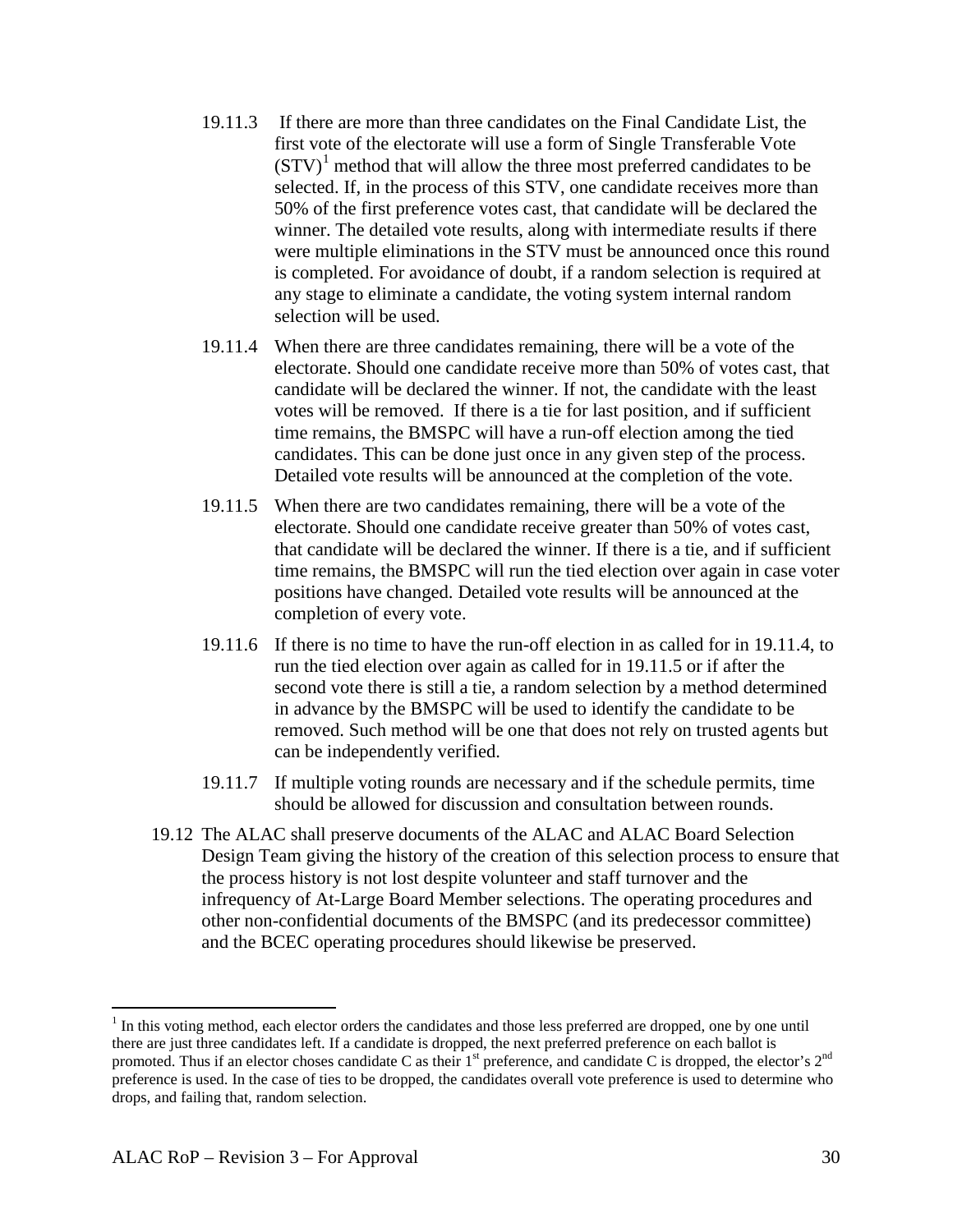#### <span id="page-30-0"></span>**20. Revocation of ALAC Appointment**

- 20.1 Any ALAC appointment may be withdrawn by a secret ballot of the ALAC.
- 20.2 Any ALAC endorsement may be withdrawn by a secret ballot of the ALAC, but it is a decision of the TG whether to act on this withdrawal.

#### <span id="page-30-1"></span>**21. Removal of an ALAC Member**

Should a situation arise that requires the removal of an ALAC Member:

- 21.1 The ALAC Member must be given an opportunity to explain to the ALAC why he/she should not be removed.
- 21.2 Should a vote be necessary, it will be carried out with a secret ballot of all sitting ALAC Members except the one in question.
- 21.3 For a vote of removal to be successful, at least 2/3 of the ALAC Members eligible to vote must vote for removal.

### <span id="page-30-2"></span>**22. ALAC Leadership Team Member Recall**

- 22.1 A recall of an ALT Member may be initiated by either of:
	- 22.1.1 The Chair, upon verification of the lack or loss of eligibility requirements, or failure to meet participation requirements set forth in these Rules of Procedure.
	- 22.1.2 A request submitted by an ALAC Member, specifying the ALT Member to be recalled and the reasons for such proposal, must be posted to the Approved Distribution Lists, and supported by at least five ALAC Members including the submitter.
- 22.2 The subject of the recall should be encouraged to resign before proceeding to the formal recall process.
- 22.3 In case a recall is initiated, the Chair (or another ALT Member if it is the Chair being recalled) shall communicate with the subject of the recall, providing the rationale for the recall and the process to be followed. The matter will be discussed by the ALAC, preferably face-to-face or via teleconference, and this discussion must provide an opportunity for the subject of the recall to provide counter-arguments. The process should be carried out as quickly as possible, but must provide at least 7 calendar days to allow for sufficient discussion and rebuttal.
- 22.4 A recall vote must be conducted by secret ballot as described in Paragraph [12.1.9](#page-18-1) with all of the sitting ALAC Members except for the subject of the recall.
- 22.5 At least 2/3 of the ALAC Members eligible to vote must vote in favour of recall for a vote of recall to be successful.
- 22.6 The Chair/Staff shall promptly initiate the procedure defined to select a replacement if the recall vote is successful.
- 22.7 In the case of a successful Chair recall, the Chair succession rules listed in Paragraph [5.14](#page-8-2) apply.